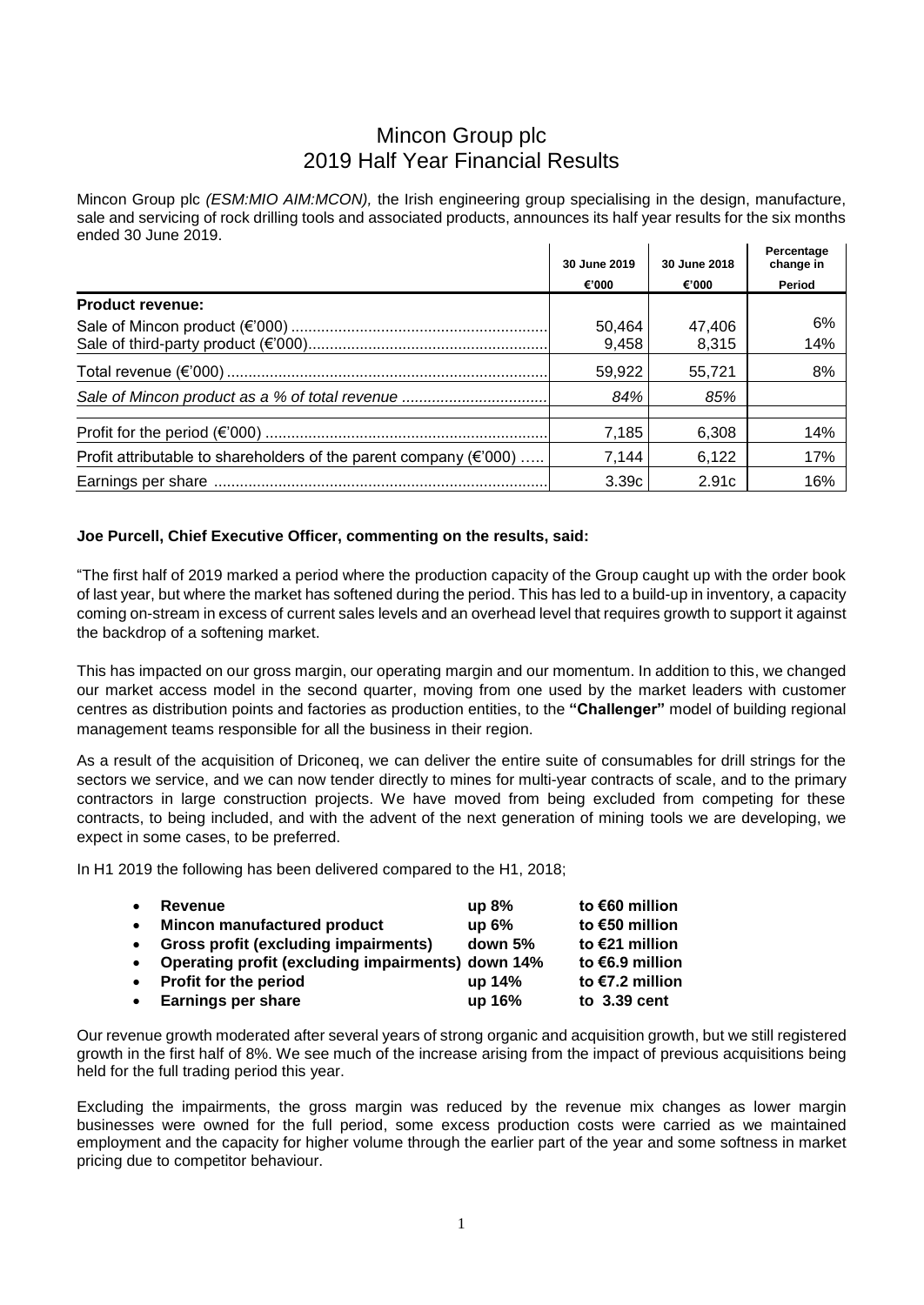As we recognised the change in market tone we initiated a full-scale review of our business model. This led to setting a €3 million targeted reduction in costs above and below the gross margin line, at all levels of employees and cost categories in the company, and a reduction in the complexity of the Group. This work is being funded from our own resources and is now substantially complete but will continue throughout the rest of the year. Further commentary on the programme and the impairments and realisations from it, is provided below.

# **Development of the operating model**

Under the "Challenger" model, we engage directly with mines in a similar way as the market leaders, and with primary contractors in construction activities, and this approach is winning us business. The distribution centre model of the market leaders will be discontinued where this is not adding sufficient value. We have recently won, and have started billing, two multi-million-dollar contracts, where we have replaced the market leaders.

One of the benefits of the acquisition of Driconeq is that we are now in a position to give mines a full consumables offering. As a result of this range improvement and the offering of a full customer service, we are being considered for inclusion among those suppliers who have the resources to handle larger contracts, dealing directly with mines.

With a full consumables offering, we can address the end-customer needs, working with prime contractors or the end customers themselves. We are evolving from being excluded on the grounds of our size, product range or service capability, to being included, and, in some cases, being chosen as the preferred supplier. As a result of our service and engineering offerings, we may be able to bring the best solution for the customers.

This decision on our model has driven a substantial overhaul of our businesses, and a far-reaching reorganisation that has taken considerable time and funding to execute.

# **The Reorganisation Projects**

We looked at our business holistically to see not just where we should reduce costs, but also what businesses and structures would not fit the evolving "Challenger" model.

## **Disposal of a non-core business, and distribution point closures**

As part of streamlining our business, we have disposed of Härdtekno, which, while a fine company, was not a business that we were going to develop. We viewed it as a non-core activity, since most of the customer base lay outside our sector, as did its processes and technology. Härdtekno was acquired as part of the €7.8 million acquisition of the Driconeq Group in 2018, and provided heat treatment services in Sweden. Driconeq will continue to be a customer of that business in the coming years.

We made a profit on disposal of €7.3 million as we sold Härdtekno for €8.6 million, receiving an initial €8.1 million cash on completion in June. This has been booked as an exceptional gain on disposal.

We have applied these profits largely to finance the various cost reduction programmes, the absorption of inventory write-downs and the write-offs of uncollectible receivables. We have re-organised our business in Europe and Southern Africa as we returned to a simple regional format, and we continue to review the portfolio of activities, products and businesses to identify which of them is not part of the "Challenger" focus of the Group.

## **Review of assets and employment**

A team of experienced senior executives has been charged with working through the inventories in order to simplify the product range to concentrate on fewer variations of our products. This team will also consider writeoffs, the disposal of excess product and work-in-progress and review our ranges and markets to make sure we allocate the production to where we have the best manufacturing advantage. Part of this ongoing process will be to identify the markets where we can make the best, sustainable, margins.

We have reviewed the teams that we had built up and reduced headcount where we were dismantling a structure such as product management, or where throughput did not support headcount. The average staff number for the Group was 492 in this reporting period, but we finished H1 with 441 staff. We have substantially carried out the planned rightsizing for the Group and reduced headcount by some 10% across the Group at all levels and employment categories. This should lead to an improvement in gross margin and a reduction in the "General and selling expense" categories in the coming year.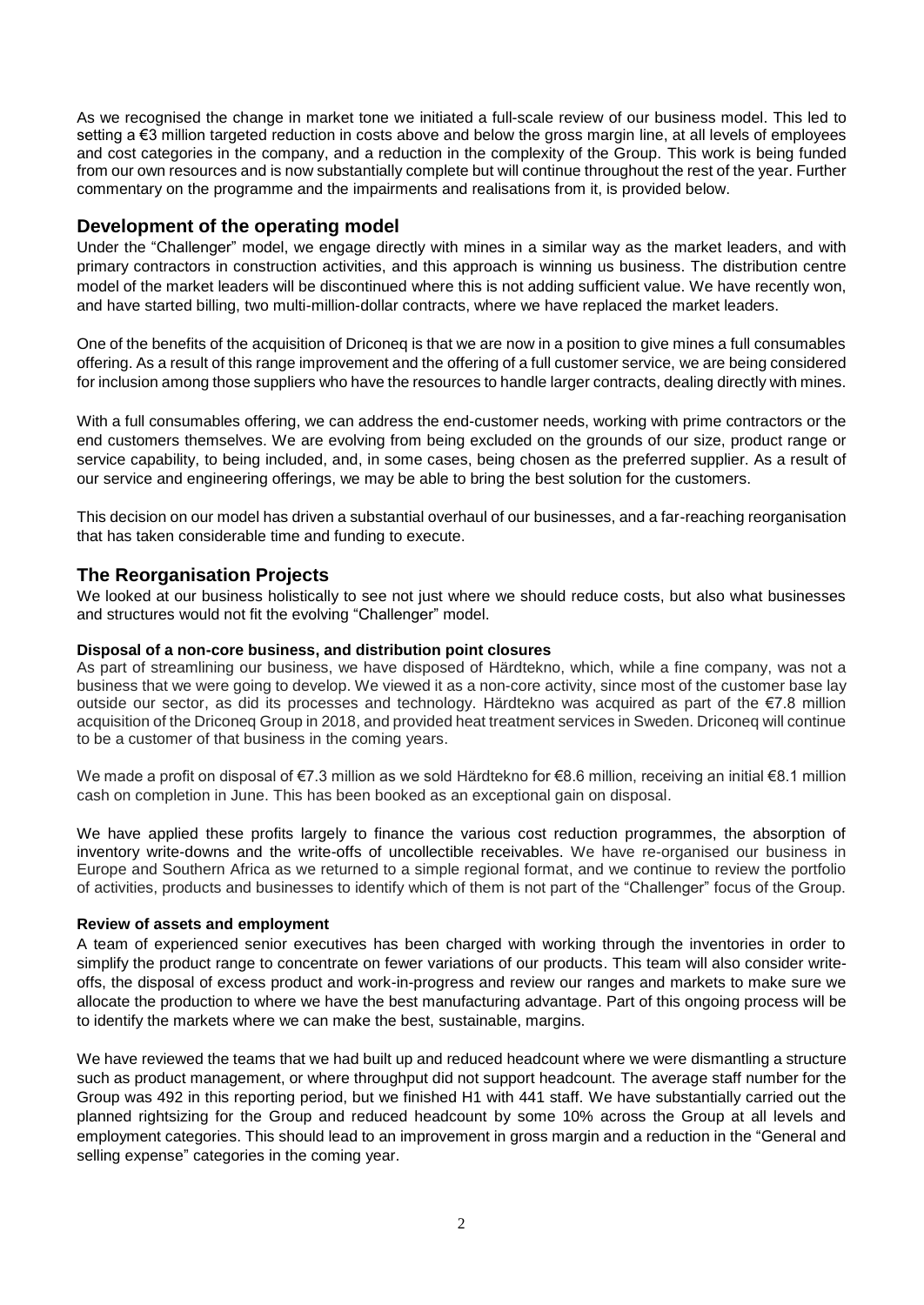## **Impairments**

As we worked through the business model we identified some stranded assets where recovery is problematic, for example; debtors as we discontinue some distribution points, inventory where the range is being simplified, or third-party product we don't intend to continue to distribute. We have decided to recognise these assets as impaired.

The treatment of the impairments in the accounts varies depending on their nature, some qualify as exceptional, for example the reorganisation costs, and debtors where businesses are being discontinued and these are viewed as irrecoverable. The total here was €2.98 million and this is presented in the income statement in the exceptional column. Most of these charges were actual cash costs.

Other impairments, such as the approximately €2 million write down in inventory, and some debtors that have gone into liquidation after struggling to pay, have crystallised losses, and the total here was €582,000. Again, these are separately identified in the income statement, but generally incur no further cash cost.

## **Streamlining the business**

With the reduction of headcount, the closure of non-performing businesses and the delayering of our management we have made substantial progress on our €3 million annualised cost reduction target. The various programme costs have impacted in the first half, and the benefits will come through in the second half and beyond.

We will continue to overhaul the businesses through 2019 and our three regions; **Americas**, **Australia Pacific** (APAC), and **EMEA** with the subset of **Africa** are well developed in their planning and consolidation. We are simplifying our distribution structures and delayering the management teams.

We can then continue to focus on margins, cash flows and the return on investment accurately in each of these regions, and, assign local objectives for inventory management and cash generation.

## **Cash management and cash**

We have executed a significant capital investment programme in the last three years in renewal of our productive capacity and in ensuring the same quality of output from our key factories in Perth, Australia, Benton Illinois and in Shannon, Ireland. The internal heat-treatment process has come online in America this US\$5 million investment in plant and facilities was commissioned after the half year, and the quality is in line with our expectations and delivering a better outcome for our customers in the improved economic life of our products.

We have absorbed €3.75 million in capital expenditure in the first half, for commitments made in previous periods, and depreciation in the period was €2.6 million, an increase over the prior year of €0.7m. Capital expenditure is held in prepayments as it is incurred, and prior to the plant and facilities being commissioned, so while the capital expenditure for the year will be significantly above depreciation, little of this will be actual cash outflow in the period.

The detailed workings in the attached cash flow show that last year, while making acquisitions, investing in capital equipment and running up the inventory in keeping with the revenue growth, we absorbed nearly €17 million in cash in the six-month period. In the first half of 2019, largely through the disposal of a non-core business , we have generated €8 million, with a timing difference in tax payment reducing this by €2 million. The programme and outlook through the rest of the year is to continue to build this cash reservoir. The nadir in cash has been passed, cash generation is well in hand for the rest of the year, with a particular objective of releasing cash from inventory.

## **Natural hedging through local debt**

We have also drawn bank debt for plant additions as part of a local hedging strategy for the assets in various countries, and while debt has gone up with the capital expenditure programme, the actual cash at centre has begun to accumulate. This supports the very substantial commitments needed to fund large contracts, the working capital, the tranche payments for previous acquisitions and the ability of the Group to continue to make targeted acquisitions from its own cash resources as part of the ongoing growth strategy.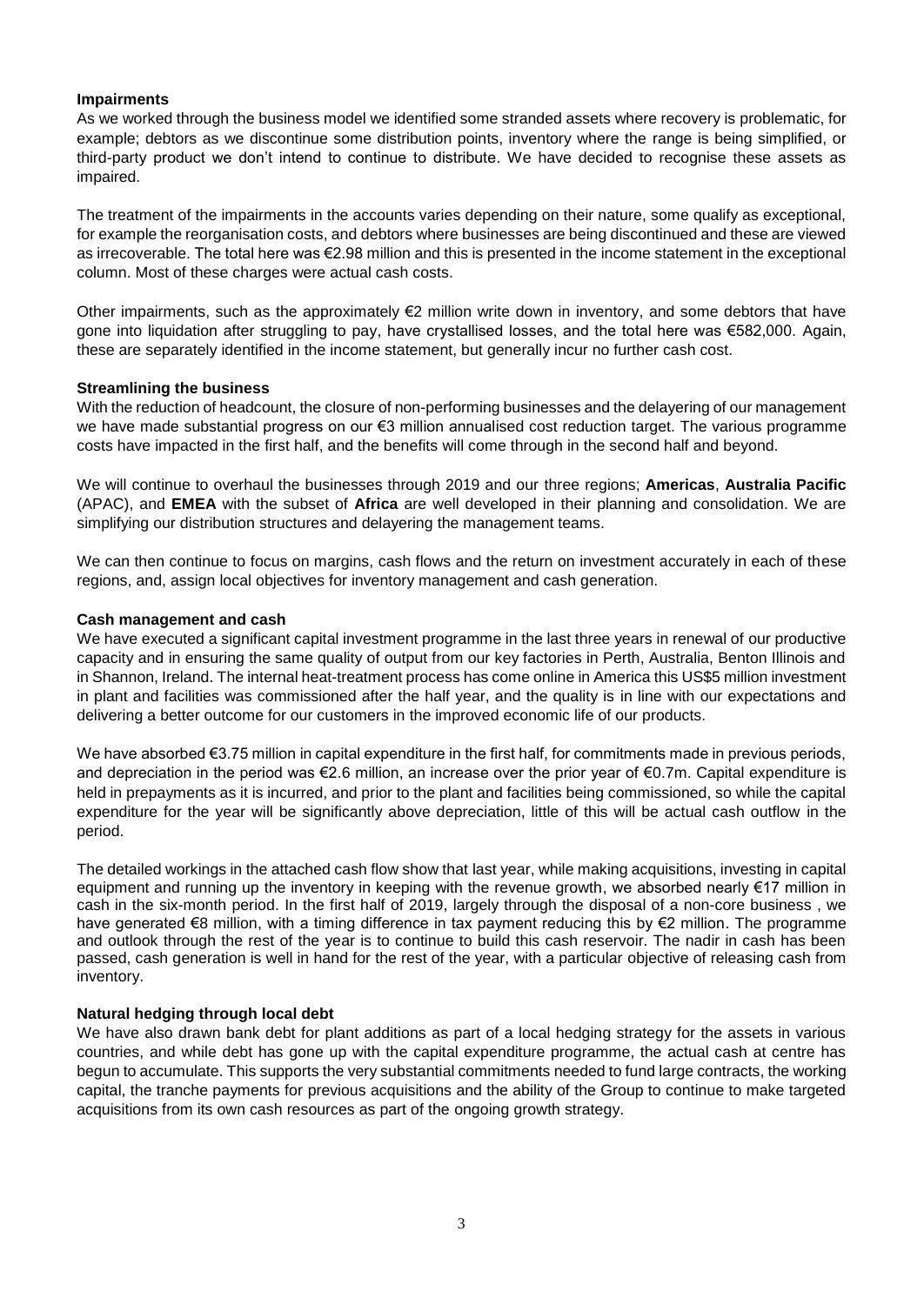The consequence of these decisions is the higher finance charges in our profit and loss account, but the benefits are the generation of free cash, and the local hedging advantage. These hedging decisions arose as part of a localisation ambition, and the ongoing awareness of the impact of foreign exchange volatility on our results. The impact of foreign exchange movements in H1 was immaterial.

## **Ongoing review**

The growth over the last two years has been significant, and we spent much of that time, and allocated a large amount of cash to building out the capital equipment to support that growth and provide adequate inventory to fill orders. We continued at higher levels of production while sales orders softened until it became clear this was an ongoing issue, and not a temporary phenomenon.

Against this, we have won large contracts recently which should see a return to organic growth as they come on stream. The lead time is substantial for these contracts due to the tendering processes that accompany them, the transition period required by a change in suppliers, and the need for delivery assurance by the end customer. In some cases we need to physically deliver product to the sites, and demonstrate that the support teams are in place.

We are also finding that large contracts can create a substantial cash requirement to support them. This can arise through the provision of cash collateralised performance guarantees, the requirements of inventory reservoirs proximate to the customer, the capital equipment to support service delivery, and the recruitment of local experienced teams to be available to maintain the service. The service requirements of large contracts are very high, the buy side teams tend to be very experienced and professional, and the customers are not fault tolerant since their entire business schedules may rely on our delivery.

The ability of the Group to support these multi-million-dollar trading relationships, provide these performance guarantees, and deliver the required working capital investment enables us to overcome what, for other companies, is a very substantial barrier to entry to this business segment.

## **The hydraulic hammer systems**

We capitalised some €0.6m of development expenditure on this project in the first half and carry the investment in the balance sheet at just short of €4 million. We are scheduled for a substantial sustained drilling programme in Australia starting in the middle of August and we should be able to report on this in due course. We believe we are in the final stage of commercial development and we continue to refine the hammers, the systems and the service delivery.

The hydraulic hammer systems are designed to deliver a substantial commercial advantage to customers facing hard rock and high-altitude conditions. Some of the contracts that we have and the contracts that we are winning, are suitable for these systems. By establishing the primary relationships through our "Challenger" model and servicing these large customers and contracts directly we have the opportunity to deliver the hydraulic systems where there is value for the end customer.

We are aiming to have the resources in cash terms, the engineering and service levels to deliver the competitive advantage, and the direct customer relationships in order to maximise the opportunity for the Group to the commercial advantage of our customers.

#### **Dividend**

The Board of Mincon Group plc has recommended the payment of an interim dividend in the amount of 1.05 cent per ordinary share, which will be paid on the 27 September 2019 to shareholders on the register at the close of business on the 30 August 2019.

#### **Outlook**

We are not immune to the increased volatility of world markets as large economies engage in tariff battles, exchange rates fluctuate, and low wage producers aggressively target markets in which we sell as they redirect production away from where they face higher barriers to trade. We have seen softening in the margins, which we have taken steps to mitigate through the wide-ranging, deep review of our businesses, business model, and cost base.

We have established this "Challenger" thinking, and we are tendering for more substantial multi-million-dollar contracts. However, we have to win these from the market leaders, not our former peer group, so it will take time and investment to build that portfolio.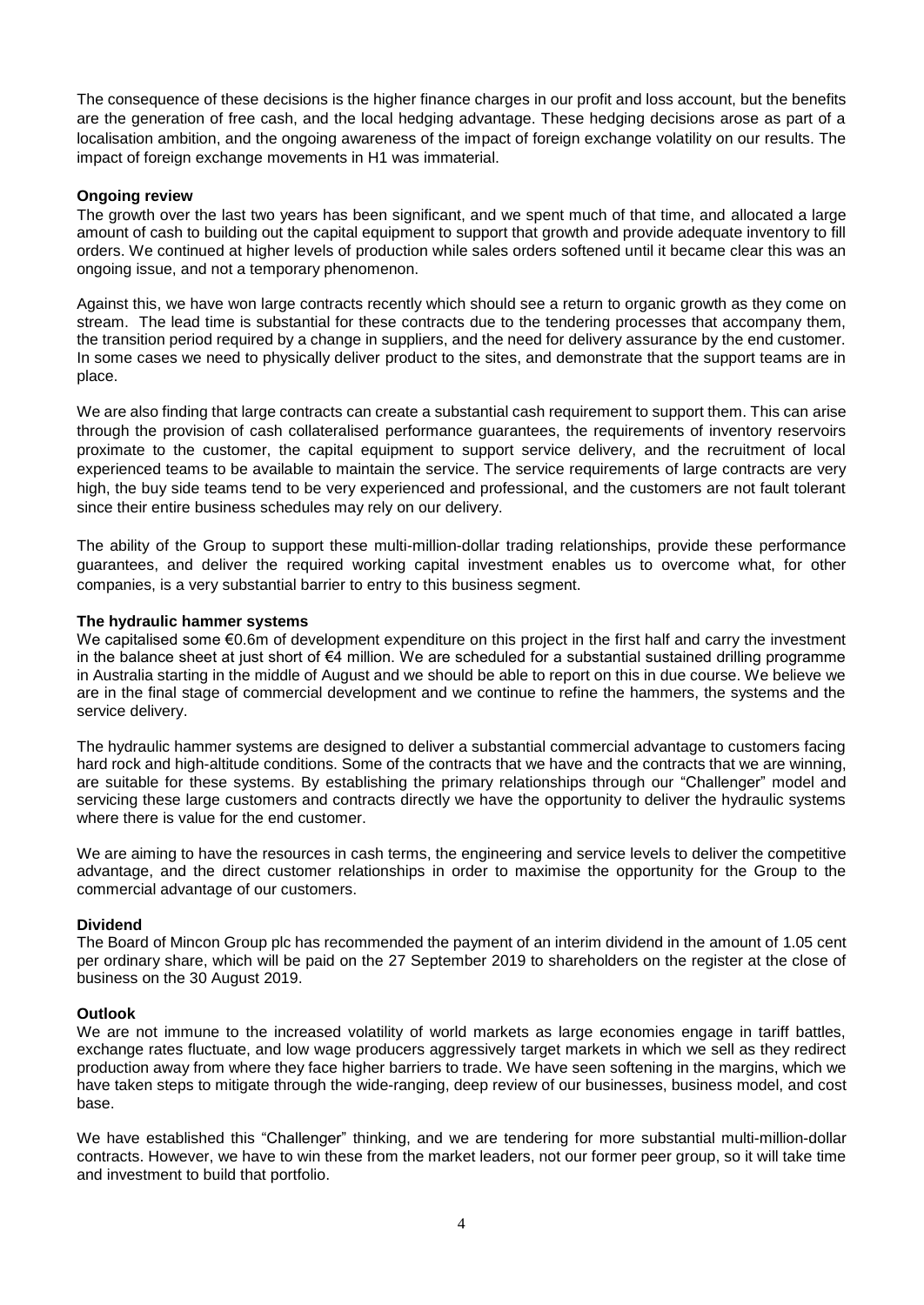We have substantially finished looking inside our businesses at this point, save for the ongoing inventory and manufacturing advantage review referred to above, and we aim to return to growth as the new contracts come on stream through the second half. Our factories are very well specified and equipped with modern plant, and we have the capacity required for further growth.

#### **Concluding comments**

We are well engaged in the process of dismantling the customer centre approach, returning to regional leadership and responsibility, and then driving the cash and asset management in those regions through their owners, our local management. We are confident in our business model and the competence of our teams.

We have managed our way through this fitful market. We have disposed of a non-core business for cash, and we have cut our overheads. We will continue to review our businesses for best fit as our business model evolves, and to engage with potential acquisition opportunities where we see commercial advantage.

I would like to thank the shareholders for their support through the last few years, and the Mincon staff for their commitment to the success of the business.

12 AUGUST 2019

**For further information, please contact:**

**Mincon Group plc Tel: + 353 (61) 361 099**

**Joe Purcell CEO Mark McNamara CFO Peter E. Lynch COO**

**Davy Corporate Finance (Nominated Adviser and Euronext Growth Adviser) Anthony Farrell Daragh O'Reilly**

**Tel: +353 (1) 679 6363**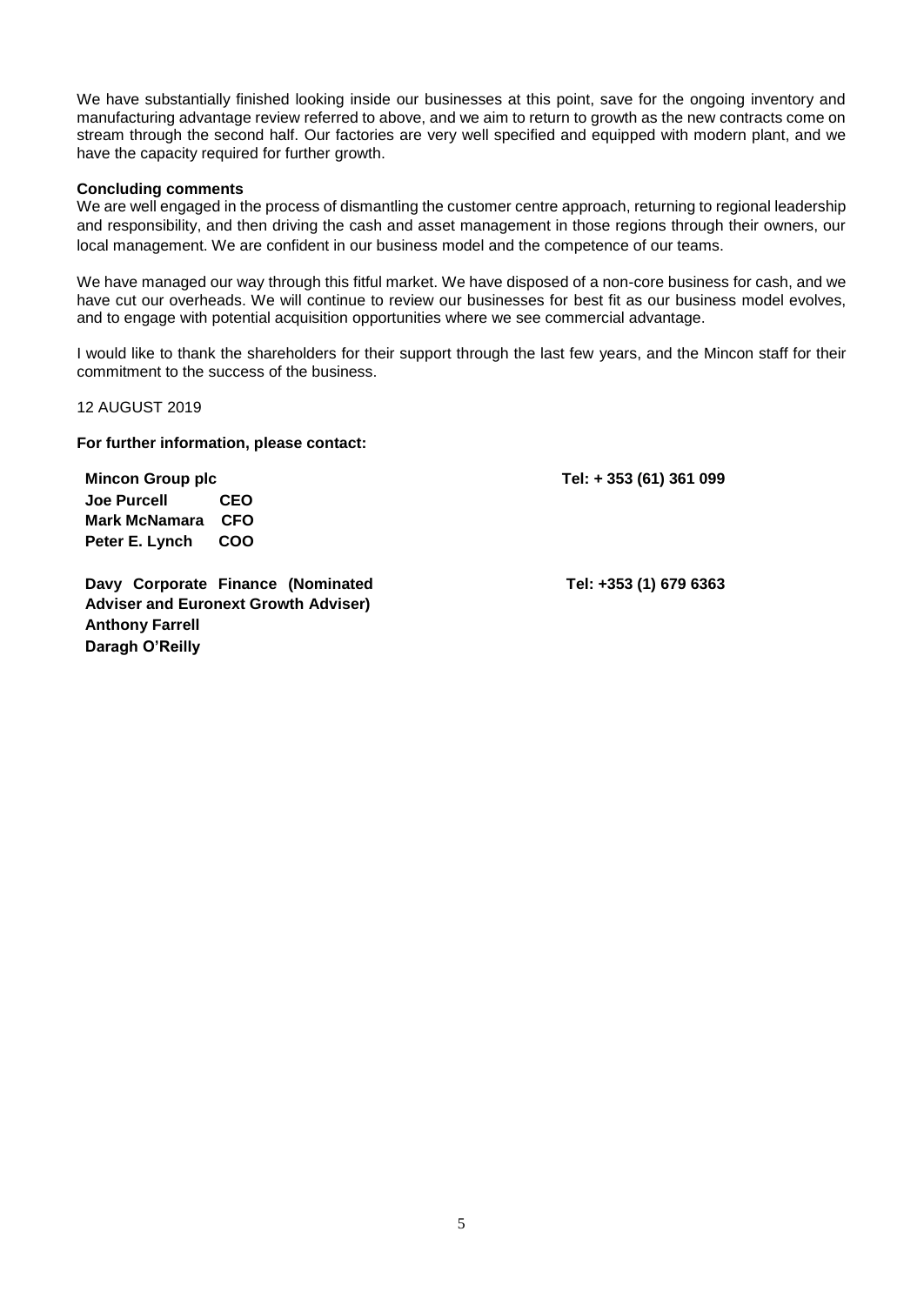# Mincon Group plc 2019 Half Year Financial Results

#### **Unaudited condensed consolidated income statement For the 6 months ended 30 June 2019**

|                                                   |              |                                                   | 2019                                             |                                                   |                                                   | 2018                                             |                                                   |
|---------------------------------------------------|--------------|---------------------------------------------------|--------------------------------------------------|---------------------------------------------------|---------------------------------------------------|--------------------------------------------------|---------------------------------------------------|
|                                                   | <b>Notes</b> | <b>Excluding</b><br>exceptional<br>items<br>€'000 | <b>Exceptional</b><br>items<br>(note 8)<br>€'000 | <b>Including</b><br>exceptional<br>items<br>€'000 | <b>Excluding</b><br>exceptional<br>items<br>€'000 | <b>Exceptional</b><br>items<br>(Note 8)<br>€'000 | <b>Including</b><br>exceptional<br>items<br>€'000 |
| <b>Continuing operations</b>                      |              |                                                   |                                                  |                                                   |                                                   |                                                  |                                                   |
| Revenue                                           | 5            | 59,922                                            |                                                  | 59,922                                            | 55,721                                            |                                                  | 55,721                                            |
| Cost of sales                                     |              | (39, 106)                                         |                                                  | (39, 106)                                         | (33,760)                                          |                                                  | (33,760)                                          |
| Impairment of inventory                           |              | (1,992)                                           |                                                  | (1,992)                                           |                                                   |                                                  |                                                   |
| <b>Gross profit</b>                               |              | 18,824                                            |                                                  | 18,824                                            | 21,961                                            |                                                  | 21,961                                            |
| General and selling expenses                      | 7            | (13, 877)                                         | (2,521)                                          | (16, 398)                                         | (13, 874)                                         | (268)                                            | (14, 142)                                         |
| Impairment of trade receivables                   |              | (582)                                             | (457)                                            | (1,039)                                           |                                                   |                                                  |                                                   |
| <b>Operating profit</b>                           |              | 4,365                                             | (2,978)                                          | 1,387                                             | 8,087                                             | (268)                                            | 7,819                                             |
| Finance income                                    |              | 72                                                |                                                  | 72                                                | 59                                                |                                                  | 59                                                |
| Finance cost                                      |              | (303)                                             |                                                  | (303)                                             | (60)                                              |                                                  | (60)                                              |
| Foreign exchange gain/(loss)                      |              | 41                                                |                                                  | 41                                                | 35                                                |                                                  | 35                                                |
| Contingent consideration                          |              | (50)                                              |                                                  | (50)                                              | (33)                                              |                                                  | (33)                                              |
| Profit before tax                                 |              | 4,125                                             | (2,978)                                          | 1,147                                             | 8,088                                             | (268)                                            | 7,820                                             |
| Profit from discontinued operation,<br>net of tax |              |                                                   | 7,261                                            | 7,261                                             |                                                   |                                                  |                                                   |
| Income tax expense                                |              | (1, 223)                                          |                                                  | (1,223)                                           | (1, 512)                                          |                                                  | (1, 512)                                          |
| Profit for the period                             |              | 2,902                                             | 4,283                                            | 7,185                                             | 6,576                                             | (268)                                            | 6,308                                             |

## **Profit attributable to:**

| - owners of the Parent             |    | 7.144 | 6.122 |
|------------------------------------|----|-------|-------|
| - non-controlling interests        |    | 41    | 186   |
| <b>Earnings per Ordinary Share</b> |    |       |       |
| Basic earnings per share,          |    | 3.39  | 2.91c |
| Diluted earnings per share,        | 12 | 3.35  | 2.87c |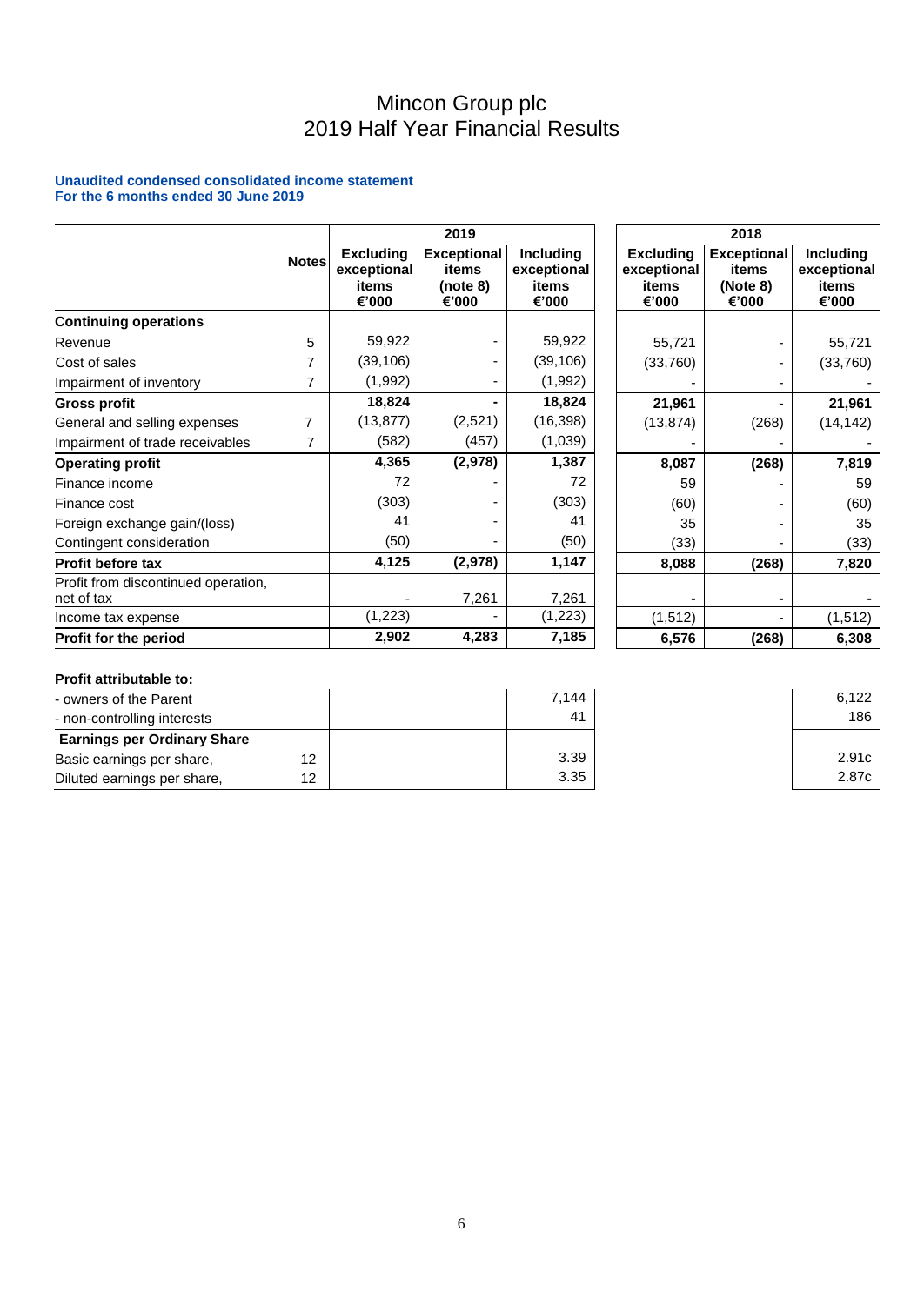## **Unaudited condensed consolidated statement of comprehensive income For the 6 months ended 30 June 2019**

|                                                                       | 2019<br>H1 | 2018<br>H1 |
|-----------------------------------------------------------------------|------------|------------|
|                                                                       | €'000      | €'000      |
| Profit for the period                                                 | 7,185      | 6,308      |
| Other comprehensive income/(loss):                                    |            |            |
| Items that are or may be reclassified subsequently to profit or loss: |            |            |
| Foreign currency translation - foreign operations                     | 878        | (2,389)    |
| Other comprehensive profit / (loss) for the period                    | 878        | (2,389)    |
| Total comprehensive income for the period                             | 8,063      | 3,919      |
| Total comprehensive income attributable to:                           |            |            |
| - owners of the Parent                                                | 8,022      | 3,733      |
| - non-controlling interests                                           | 41         | 186        |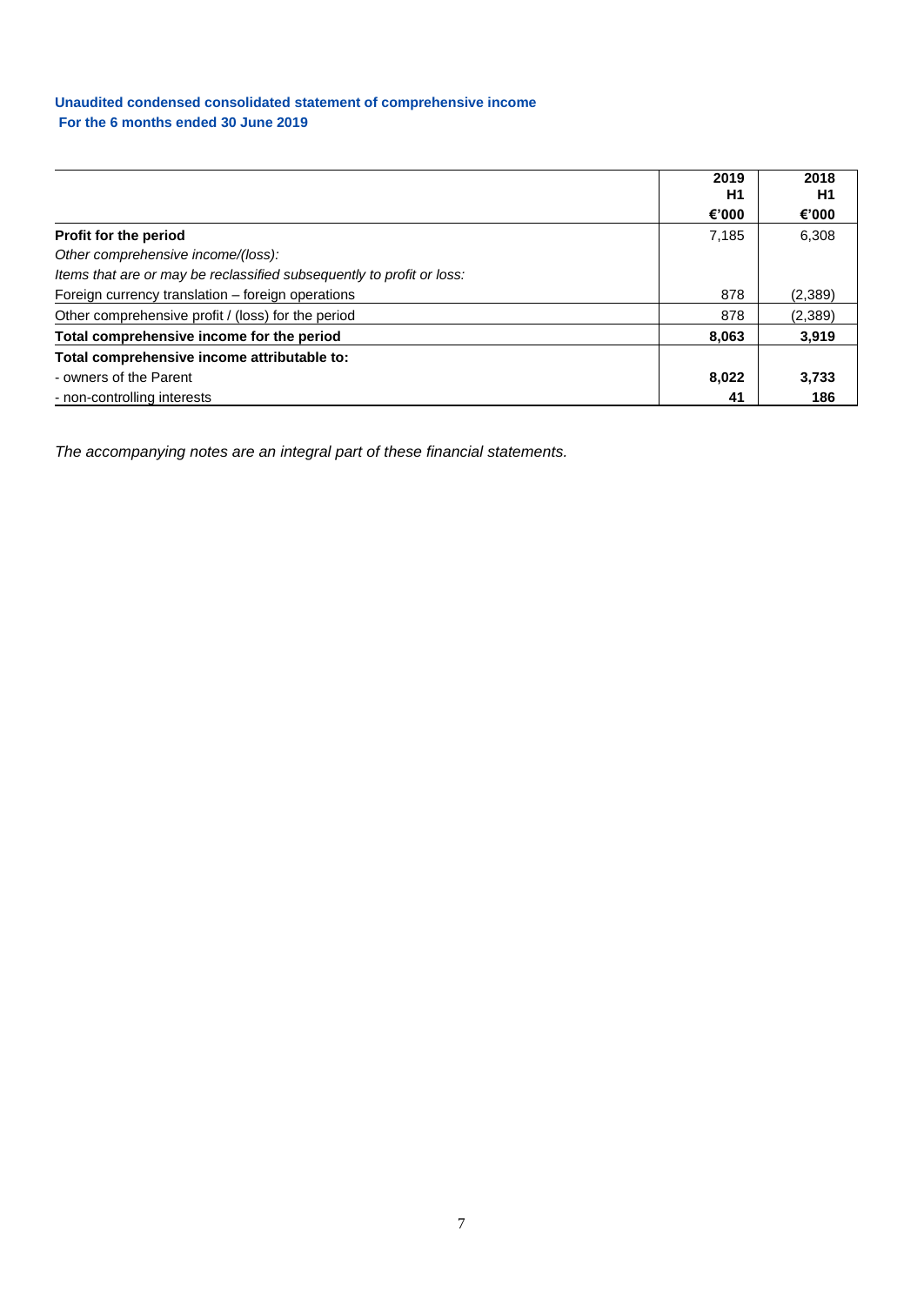#### **Unaudited consolidated statement of financial position As at 30 June 2019**

|                                                          |              | 30 June<br>2019 | 31 December<br>2018 |
|----------------------------------------------------------|--------------|-----------------|---------------------|
|                                                          | <b>Notes</b> | €'000           | €'000               |
| <b>Non-Current Assets</b>                                |              |                 |                     |
| Intangible assets and goodwill                           | 14           | 31,181          | 30,753              |
| Property, plant and equipment                            | 15           | 39,840          | 34,930              |
| Deferred tax asset                                       | 10           | 527             | 278                 |
| <b>Total Non-Current Assets</b>                          |              | 71,548          | 65,961              |
| <b>Current Assets</b>                                    |              |                 |                     |
| Inventory and capital equipment                          | 16           | 49,850          | 49,357              |
| Trade and other receivables                              | 17           | 23,609          | 20,711              |
| Prepayments and other current assets                     |              | 7,558           | 6,578               |
| Contingent consideration                                 |              | 450             |                     |
| Current tax asset                                        | 10           | 373             | 252                 |
| Cash and cash equivalents                                |              | 13,762          | 8,042               |
| <b>Total Current Assets</b>                              |              | 95,602          | 84,940              |
| <b>Total Assets</b>                                      |              | 167,150         | 150,901             |
| <b>Equity</b>                                            |              |                 |                     |
| Ordinary share capital                                   | 11           | 2,110           | 2.105               |
| Share premium                                            |              | 67,647          | 67,647              |
| Undenominated capital                                    |              | 39              | 39                  |
| Merger reserve                                           |              | (17, 393)       | (17, 393)           |
| Restricted equity reserve                                |              | 459             | 1,511               |
| Share based payment reserve                              | 13           | 1,706           | 1,274               |
| Foreign currency translation reserve                     |              | (5, 143)        | (6,021)             |
| Retained earnings                                        |              | 71,477          | 66,543              |
| <b>Equity attributable to owners of Mincon Group plc</b> |              | 120,902         | 115,705             |
| Non-controlling interests                                |              | 1,102           | 1,061               |
| <b>Total Equity</b>                                      |              | 122,004         | 116,766             |
| <b>Non-Current Liabilities</b>                           |              |                 |                     |
| Loans and borrowings                                     | 18           | 9,759           | 4,461               |
| Deferred tax liability                                   | 10           | 374             | 1,222               |
| Deferred contingent consideration                        | 9            | 6,103           | 5,470               |
| Other liabilities                                        |              | 4,360           | 151                 |
| <b>Total Non-Current Liabilities</b>                     |              | 20,596          | 11,304              |
| <b>Current Liabilities</b>                               |              |                 |                     |
| Loans and borrowings                                     | 18           | 2,019           | 2,735               |
| Trade and other payables                                 |              | 12,378          | 12,027              |
| Accrued and other liabilities                            |              | 8,282           | 6,996               |
| Current tax liability                                    | 10           | 1,871           | 1,073               |
| <b>Total Current Liabilities</b>                         |              | 24,550          | 22,831              |
| <b>Total Liabilities</b>                                 |              | 45,146          | 34,135              |
| <b>Total Equity and Liabilities</b>                      |              | 167,150         | 150,901             |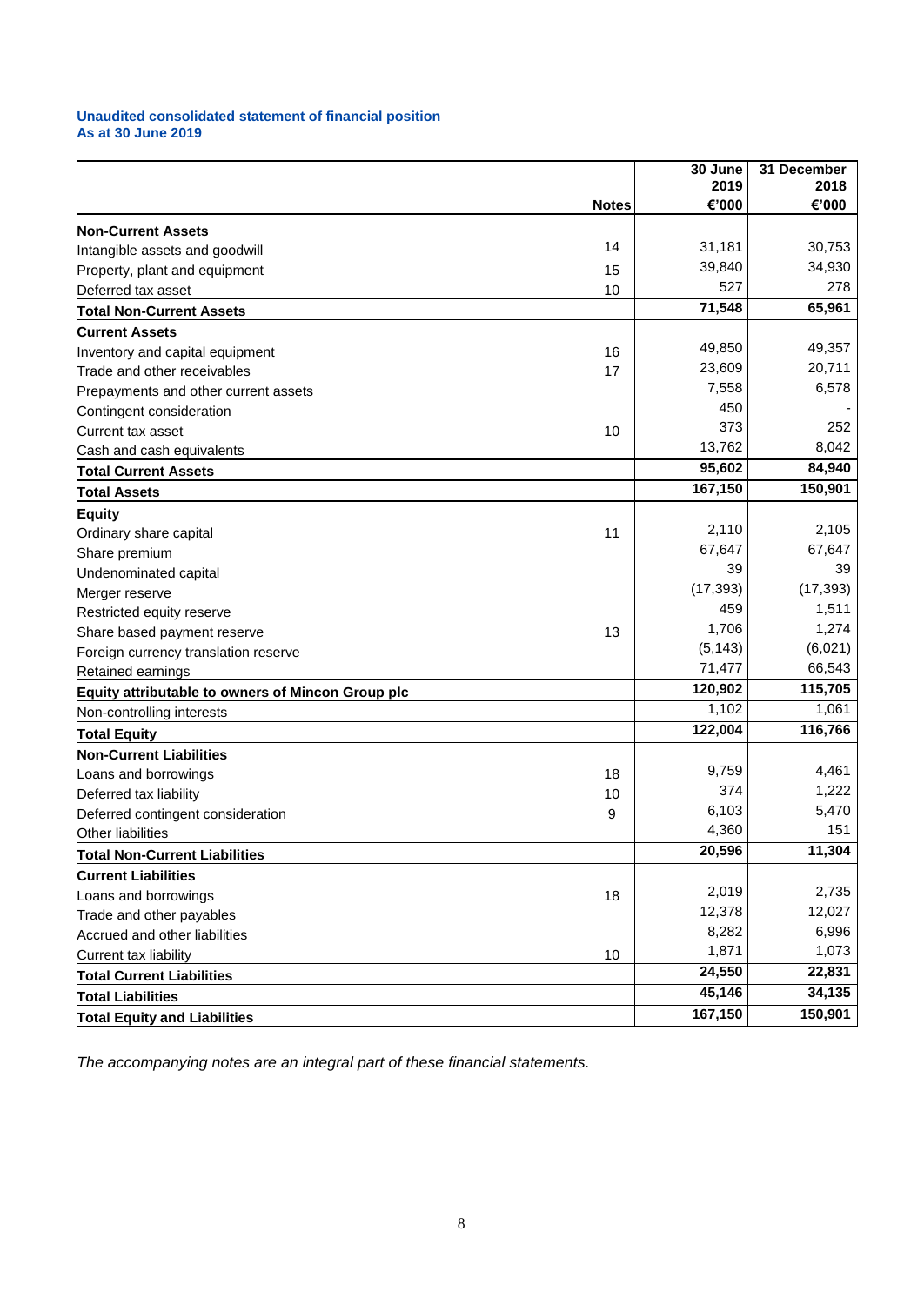#### **Unaudited condensed consolidated statement of cash flows For the 6 months ended 30 June 2019**

|                                                                               | H1<br>2019<br>€'000 | H1<br>2018<br>€'000 |
|-------------------------------------------------------------------------------|---------------------|---------------------|
| <b>Operating activities:</b>                                                  |                     |                     |
| Profit for the period                                                         | 7,185               | 6,308               |
| Adjustments to reconcile profit to net cash provided by operating activities: |                     |                     |
| Depreciation                                                                  | 2,551               | 1,879               |
| Fair value movement on deferred contingent consideration                      | 50                  | 33                  |
| Foreign exchange gain / loss                                                  | (41)                | (35)                |
| Finance cost                                                                  | 303                 | 60                  |
| Finance income                                                                | (72)                | (59)                |
| Gain on the sale of discontinued operations, net of tax                       | (7,261)             |                     |
| Income tax expense                                                            | 1,223               | 1,512               |
| Reduction in goodwill                                                         | (532)               |                     |
| Other non-cash movements                                                      | (292)               | (477)               |
|                                                                               | 3,114               | 9,221               |
| Changes in trade and other receivables                                        | (2,079)             | (347)               |
| Changes in prepayments and other assets                                       | (948)               | (2,289)             |
| Changes in inventory                                                          | 1,071               | (9,011)             |
| Changes in trade and other payables                                           | 1,587               | 3,448               |
| Cash provided by operations                                                   | 2,745               | 1,022               |
| Interest received                                                             | 72                  | 59                  |
| Interest paid                                                                 | (303)               | (60)                |
| Income taxes paid                                                             | (2,027)             | (317)               |
| Net cash provided by/(used in) operating activities                           | 487                 | 704                 |
| <b>Investing activities</b>                                                   |                     |                     |
| Purchase of property, plant and equipment                                     | (3,746)             | (5,280)             |
| Investment in intangibles                                                     | (589)               | (711)               |
| Share-based payments                                                          | 432                 | 333                 |
| Payment of deferred contingent consideration                                  | (500)               | (1, 439)            |
| Acquisitions, net of cash required                                            | (800)               | (7,603)             |
| Proceeds from sale of discontinued operations                                 | 8,075               |                     |
| Net cash provided by/(used in) investing activities                           | 2,872               | (14, 700)           |
| <b>Financing activities</b>                                                   |                     |                     |
|                                                                               |                     |                     |
| Dividends paid<br>Repayment of loans and finance leases                       | (2, 210)<br>(891)   | (2,210)             |
|                                                                               |                     | (337)               |
| Drawdown of loans                                                             | 5,472               |                     |
| Net cash provided by/(used in) financing activities                           | 2,371               | (2, 547)            |
| Effect of foreign exchange rate changes on cash                               | (10)                | (360)               |
| Net increase/(decrease) in cash and cash equivalents                          | 5,720               | (16, 903)           |
| Cash and cash equivalents at the beginning of the year                        | 8,042               | 28,215              |
| Cash and cash equivalents at the end of the period                            | 13,762              | 11,312              |
|                                                                               |                     |                     |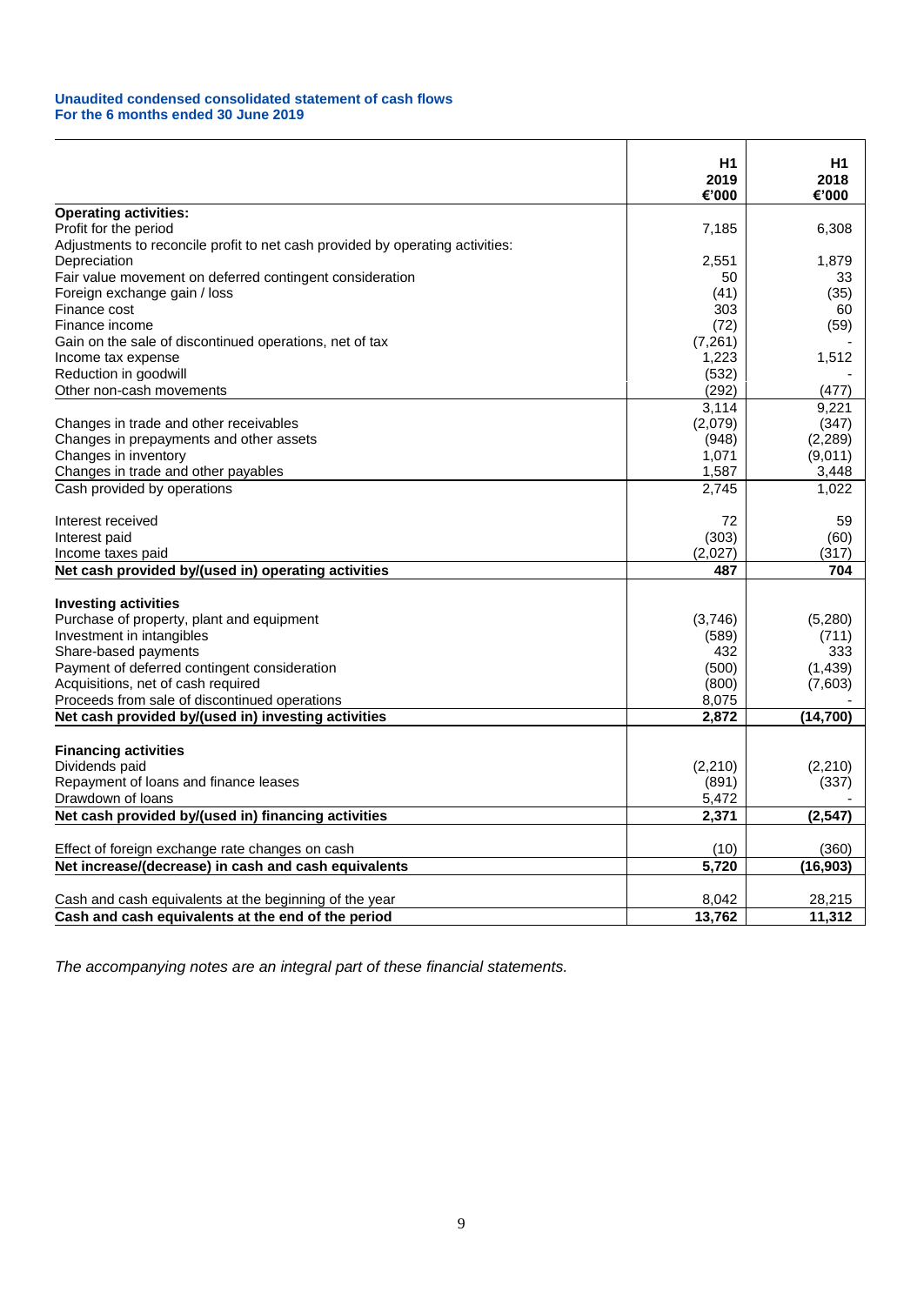# **Unaudited condensed consolidated statement of changes in equity for the 6 months ended 30 June 2019**

|                                        | <b>Share</b><br>capital<br>€'000 | <b>Share</b><br>premium<br>€'000 | <b>Merger</b><br>reserve<br>€'000 | <b>Restricted</b><br>equity<br>reserve<br>€'000 | Un-<br>denominated<br>capital<br>€'000 | <b>Share based</b><br>payment<br>reserve<br>€'000 | Foreign<br>currency<br>translation<br>reserve<br>€'000 | <b>Retained</b><br>earnings<br>€'000 | <b>Total</b><br>€'000 | Non-<br>controlling<br>interests<br>€'000 | <b>Total</b><br>equity<br>€'000 |
|----------------------------------------|----------------------------------|----------------------------------|-----------------------------------|-------------------------------------------------|----------------------------------------|---------------------------------------------------|--------------------------------------------------------|--------------------------------------|-----------------------|-------------------------------------------|---------------------------------|
| Balances at 1 July 2018                | 2,105                            | 67,647                           | (17, 393)                         |                                                 | 39                                     | 845                                               | (5, 329)                                               | 61,303                               | 109,217               | 972                                       | 110,189                         |
| <b>Comprehensive income:</b>           |                                  |                                  |                                   |                                                 |                                        |                                                   |                                                        |                                      |                       |                                           |                                 |
| Profit for the period                  |                                  |                                  |                                   |                                                 |                                        |                                                   |                                                        | 7,451                                | 7,451                 | 89                                        | 7,540                           |
| Other comprehensive income/(loss):     |                                  |                                  |                                   |                                                 |                                        |                                                   |                                                        |                                      |                       |                                           |                                 |
| Foreign currency translation           |                                  |                                  |                                   |                                                 |                                        |                                                   | (692)                                                  |                                      | (692)                 | $\overline{\phantom{a}}$                  | (692)                           |
| Total comprehensive income             |                                  |                                  |                                   |                                                 |                                        |                                                   | (692)                                                  | 7,451                                | 6,759                 | 89                                        | 6,848                           |
| Non-taxable income                     |                                  |                                  | $\blacksquare$                    | 1,511                                           |                                        |                                                   |                                                        |                                      | 1,511                 | $\blacksquare$                            | 1,511                           |
| <b>Transactions with Shareholders:</b> |                                  |                                  |                                   |                                                 |                                        |                                                   |                                                        |                                      |                       |                                           |                                 |
| Share-based payments                   |                                  |                                  |                                   |                                                 |                                        | 429                                               |                                                        |                                      | 429                   | $\overline{\phantom{a}}$                  | 429                             |
| Dividend payment                       |                                  |                                  |                                   |                                                 |                                        |                                                   |                                                        | (2, 211)                             | (2, 211)              |                                           | (2, 211)                        |
| <b>Balances at 31 December 2018</b>    | 2,105                            | 67,647                           | (17, 393)                         | 1,511                                           | 39                                     | 1,274                                             | (6,021)                                                | 66,543                               | 115,705               | 1,061                                     | 116,766                         |
| Comprehensive income:                  |                                  |                                  |                                   |                                                 |                                        |                                                   |                                                        |                                      |                       |                                           |                                 |
| Profit for the period                  |                                  |                                  |                                   |                                                 |                                        |                                                   |                                                        | 7,144                                | 7,144                 | 41                                        | 7,185                           |
| Other comprehensive income/(loss):     |                                  |                                  |                                   |                                                 |                                        |                                                   |                                                        |                                      |                       |                                           |                                 |
| Foreign currency translation           |                                  |                                  |                                   |                                                 |                                        |                                                   | 878                                                    |                                      | 878                   | $\blacksquare$                            | 878                             |
| Total comprehensive income             |                                  |                                  |                                   |                                                 |                                        |                                                   | 878                                                    | 7,144                                | 8,022                 | 41                                        | 8,063                           |
| Non-taxable income                     |                                  |                                  | ٠                                 | (1,052)                                         |                                        |                                                   |                                                        |                                      | (1,052)               | $\overline{\phantom{a}}$                  | (1,052)                         |
| <b>Transactions with Shareholders:</b> |                                  |                                  |                                   |                                                 |                                        |                                                   |                                                        |                                      |                       |                                           |                                 |
| Equity-settled share-based payment     | 5                                |                                  |                                   |                                                 |                                        |                                                   |                                                        |                                      | 5                     |                                           |                                 |
| Share-based payments                   |                                  |                                  |                                   |                                                 |                                        | 432                                               |                                                        |                                      | 432                   |                                           | 432                             |
| Dividend payment                       |                                  |                                  |                                   |                                                 |                                        |                                                   |                                                        | (2, 210)                             | (2, 210)              |                                           | (2, 210)                        |
| Balances at 30 June 2019               | 2,110                            | 67,647                           | (17, 393)                         | 459                                             | 39                                     | 1,706                                             | (5, 143)                                               | 71,477                               | 120,902               | 1,102                                     | 122,004                         |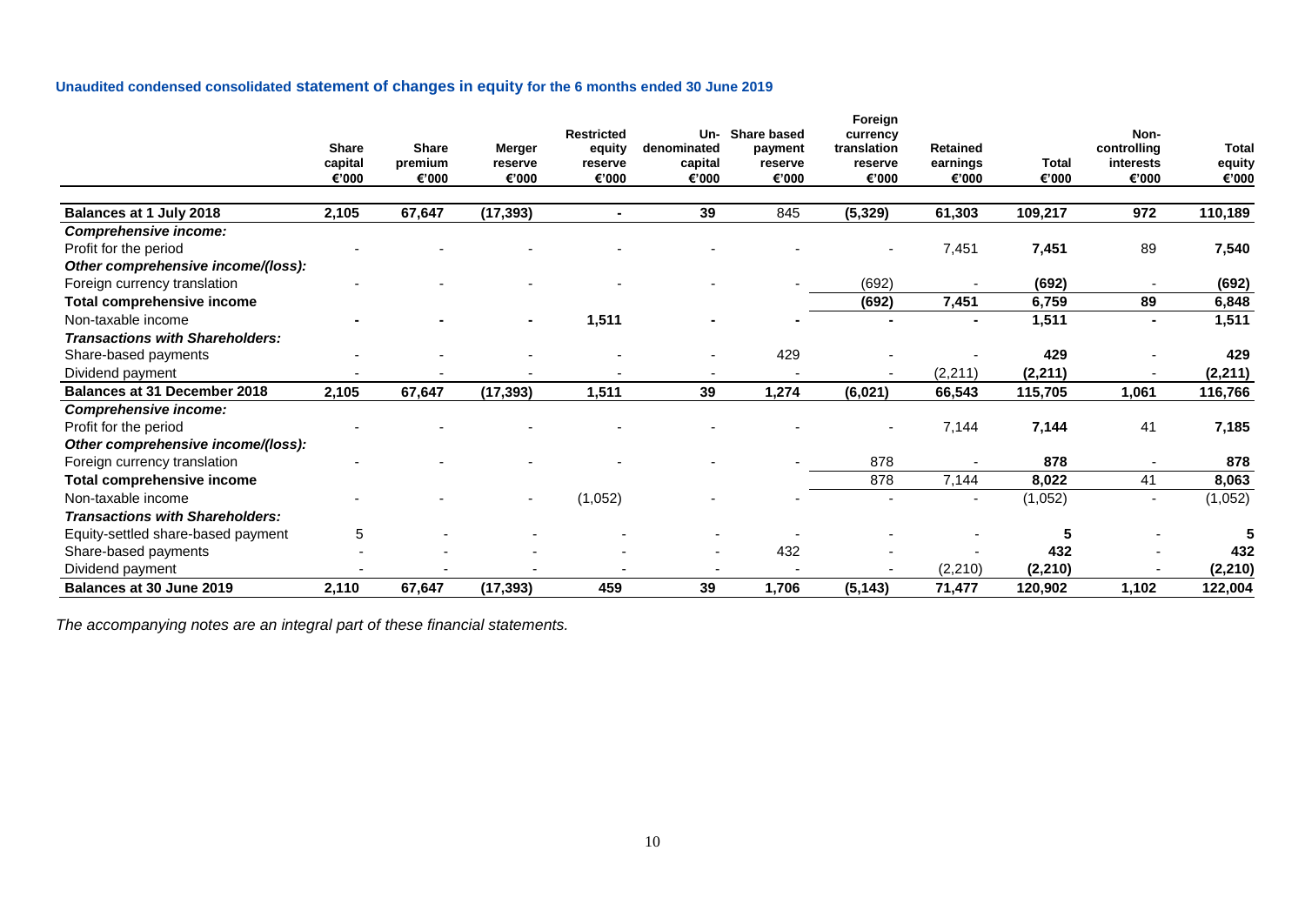#### **Notes to the consolidated interim financial statements**

#### **1 Reporting entity**

Mincon Group plc ("the Company") is a company incorporated in the Republic of Ireland. The unaudited consolidated interim financial statements of the Company for the six months ended 30 June 2019 (the "Interim Financial Statements") include the Company and its subsidiaries (together referred to as the "Group"). The Interim Financial Statements were authorised for issue by the Directors on 08 August 2019.

## **2. Basis of accounting**

The Interim Financial Statements have been prepared in accordance with IAS 34, 'Interim Financial Reporting', as adopted by the EU. The Interim Financial Statements do not include all of the information required for full annual financial statements and should be read in conjunction with the Group's consolidated financial statements for the year ended 31 December 2018 as set out in the 2018 Annual Report (the "2018 Accounts"). The Interim Financial Statements do, however, include selected explanatory notes to explain events and transactions that are significant to an understanding of the changes in the Group's financial position and performance since the last annual financial statements.

The Interim Financial Statements do not constitute statutory financial statements. The statutory financial statements for the year ended 31 December 2018, extracts from which are included in these Interim Financial Statements, were prepared under IFRSs as adopted by the EU and will be filed with the Registrar of Companies with the Company's 2018 annual return. They are available from the Company website www.mincon.com and, when filed, from the registrar of companies. The auditor's report on those statutory financial statements was unqualified.

The Interim Financial Statements are presented in Euro, rounded to the nearest thousand, which is the functional currency of the parent company and also the presentation currency for the Group's financial reporting.

The financial information contained in the Interim Financial Statements has been prepared in accordance with the accounting policies applied in the 2018 Accounts.

#### **3. Use of estimates and judgements**

The preparation of interim financial statements requires management to make judgements, estimates and assumptions that affect the application of accounting policies and the reported amounts of assets and liabilities, income and expenses. The estimates and associated assumptions are based on historical experience and other factors that are believed to be reasonable under the circumstances, the results of which form the basis of making the judgements about the carrying values of assets and liabilities that are not readily apparent from other sources. Actual results may differ materially from these estimates. In preparing the Interim Financial Statements, the significant judgements made by management in applying the Group's accounting policies and the key sources of estimation uncertainty were the same as those that applied to the 2018 Financial Statements.

#### **4. Changes in significant accounting policies**

Except as described below, the accounting policies applied in these interim financial statements are the same as those applied in the last annual financial statements.

The changes in accounting policies are also expected to be reflected in the Group's consolidated financial statements as at and for the year-ending 31 December 2019.

The Group has initially adopted IFRS 16, *Leases*, from 1 January 2019. A number of other new standards are effective from 1 January 2019 but they do not have a material effect on the Group's financial statements.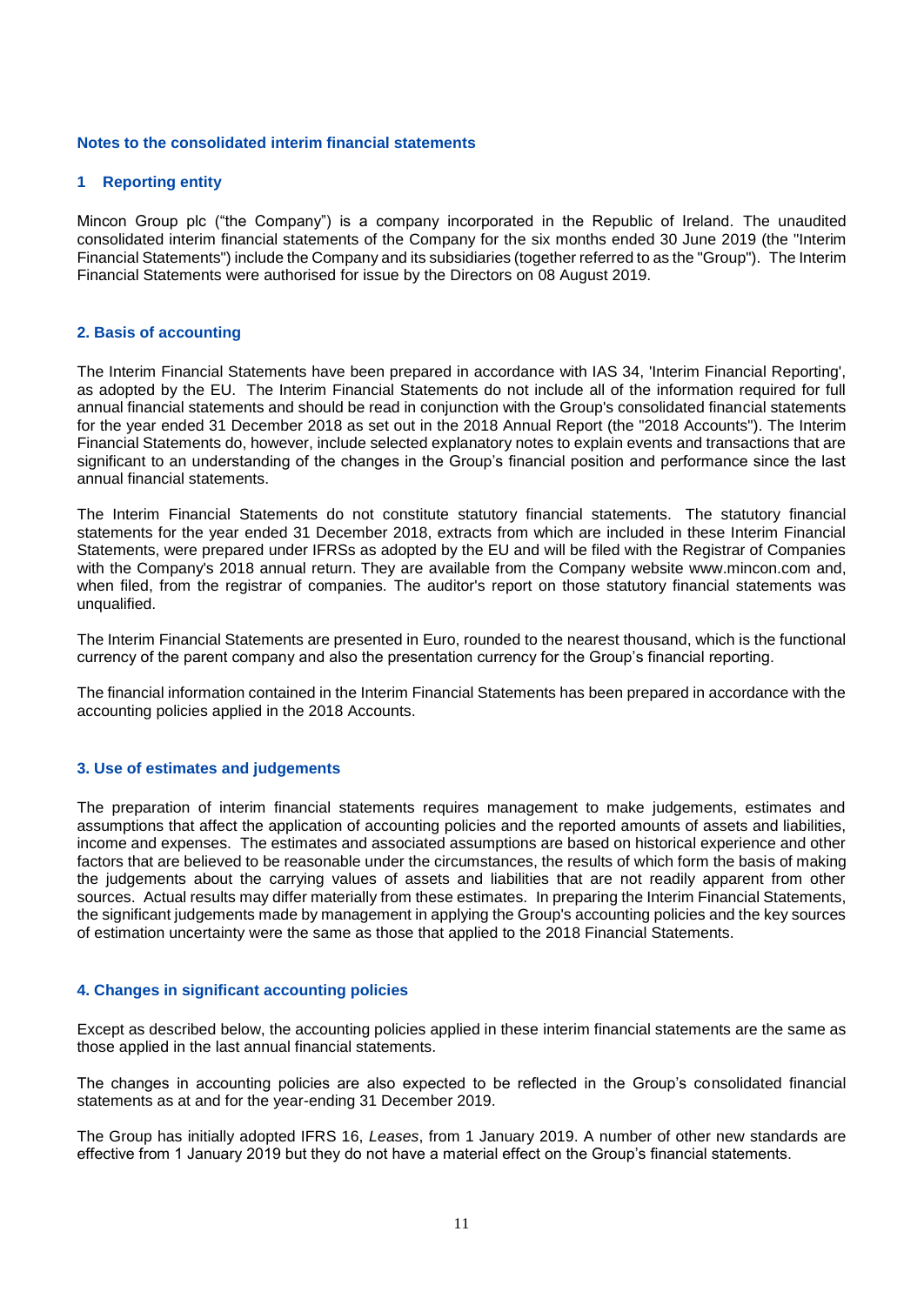IFRS 16 introduces a single, on-balance sheet accounting model for lessees. As a result, the Group, as a lessee, has recognised right-of-use assets representing its rights to use the underlying assets and lease liabilities representing its obligation to make lease payments. Lessor accounting remains similar to previous accounting policies.

The Group has applied IFRS 16 using the modified retrospective approach. Accordingly, the comparative information presented for 2018 has not been restated – i.e. it is presented as previously reported under IAS 17 and related interpretations. The details of the changes in accounting policies are disclosed below.

## *A. Definition of a lease*

Previously, Mincon determined at contract inception whether an arrangement was or contained a lease under IFRIC 4, *Determining Whether an Arrangement contains a Lease.* The Group now assesses whether a contract is or contains a lease based on the new definition of a lease. Under IFRS 16, a contract is, or contains a lease if the contract conveys a right to control the use of an identified asset for a period of time in exchange for consideration.

On transition to IFRS 16, the Group elected to apply the practical expedient to grandfather the assessment of which transactions are leases. Contracts that were not identified as leases under IAS 17 and IFRIC 4 were not reassessed. Therefore, the definition of a lease under IFRS 16 has been applied only to contracts entered into or changed on or after 1 January 2019.

At inception or on reassessment of a contract that contains a lease component, the Group allocates the consideration in the contract to each lease and non-lease component on the basis of their relative standalone prices. However, for leases of properties in which it is a lessee, the Group has elected not to separate non-lease components and will instead account for the lease and non-lease component as a single lease component.

## *B. The Group's leasing activities and how these were accounted for*

The Group leases many assets, including properties, production equipment, vehicles and IT equipment.

As a lessee, the Group previously classified leases as operating or finance leases based on its assessment of whether the lease transferred substantially all of the risks and rewards of ownership. Under IFRS 16, the Group recognises right-of-use assets and lease liabilities for most leases – i.e. these leases are on balance sheet.

However, on transition to IFRS 16, the Group has applied practical expedients under IFRS 16 not to recognise right-of-use assets and leases liabilities for some leases of low-value assets (e.g. IT equipment) and for operating leases with a remaining lease term of less than 12 months as at 1 January 2019. The Group recognises the lease payments associated with these leases as an expense on a straight-line basis over the lease term.

The Group presents the right-of-use assets that do not meet the definition of investment property in 'property, plant and equipment', the same line item as it presents underlying assets of the same nature that it owns. The carrying amounts of right-of-use assets are as below:

| €'000                     | Property, plant and equipment |
|---------------------------|-------------------------------|
| Balance at 1 January 2019 | 4.401                         |
| Balance at 30 June 2019   | 4.472                         |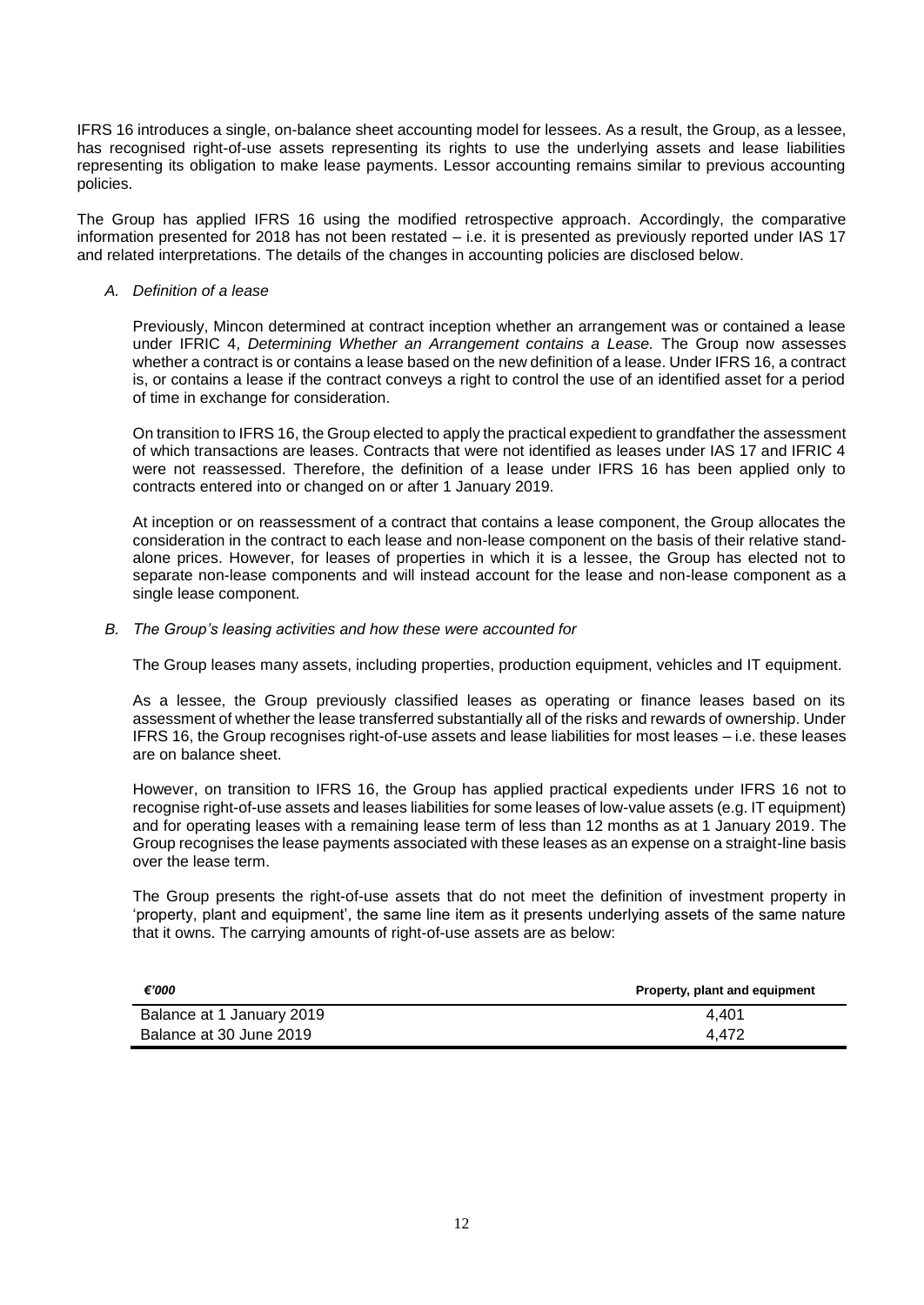The Group presents lease liabilities in 'loans and borrowings' in the statement of financial position

## *i. Summary of new accounting policies*

The Group recognises a right-of-use asset and a lease liability at the commencement date. The right-of-use asset is initially measured as:

- The initial measurement of the lease liability; plus
- Initial indirect costs; plus
- Prepaid lease payments; plus
- Estimated costs to dismantle, remove or restore; less
- Lease incentives received.

The lease liability is initially measured at:

The present value of lease payments payable over the lease term plus the present value of expected payments at the end of the lease, discounted at the interest rate implicit in the lease, or the incremental borrowing rate, where the interest rate implicit in the lease cannot be readily determined.

Generally the Group uses its incremental borrowing rate as the discount rate. The lease liability is subsequently increased by the interest cost and decreased by the lease payment made. It is remeasured when there is a change in future lease payments arising from a change in an index or rate, a change in the estimate of the amount expected to be payable under a residual value guarantee, or as appropriate, changes in the assessment of whether a purchase or extension option is reasonably certain to be exercised or a termination option is reasonably certain not to be exercised.

The Group has applied judgement to determine the lease term for some lease contracts which include renewal options. The assessment of whether the Group is reasonably certain to exercise such options impacts the lease term, which significantly affects the amount of lease liabilities and right-of-use assets recognised.

- C. *Adjustments recognised on adoption of IFRS 16*
	- *i. Impact on transition*

On transition to IFRS 16, the Group recognised right-of-use assets and lease liabilities. The impact on transition is summarised below.

|                                                                | 1 January<br>2019 |
|----------------------------------------------------------------|-------------------|
|                                                                | €'000             |
| Right of use assets presented in property, plant and equipment | 4.401             |
| Lease liabilities                                              | 4.401             |

*ii. Impacts for the period*

As a result of applying IFRS 16, in relation to the leases that were previously classified as operating leases, the Group recognised €4.5m of right of use assets and €4.5m of lease liabilities as at 30 June 2019.

Also, in relation to those leases under IFRS 16, the Group has recognised depreciation and interest costs, instead of operating lease expense. During the six months ended 30 June 2019, the Group recognised €0.9m of depreciation charges and interest costs, cumulatively, from these leases.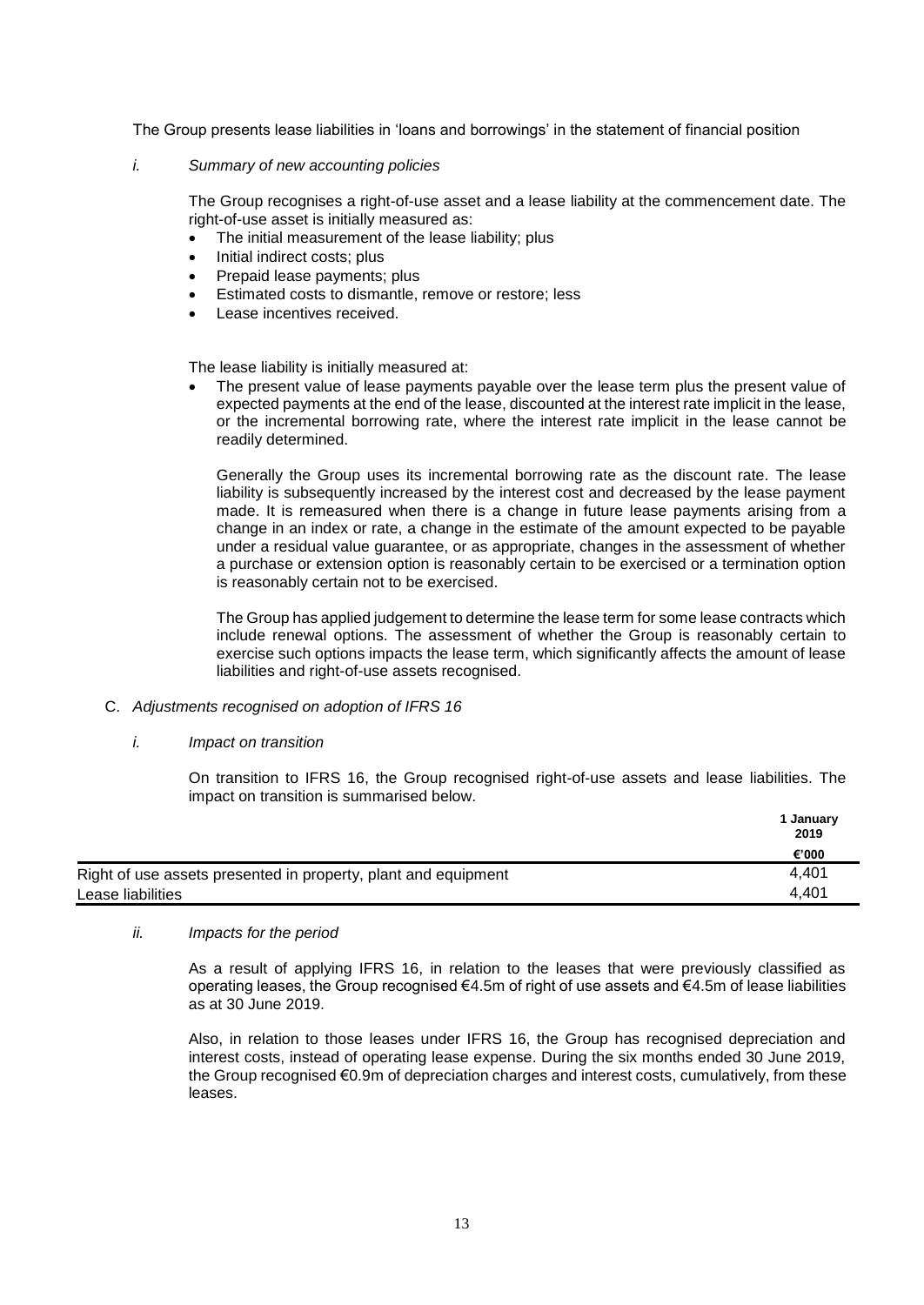## **5. Revenue**

|                             | H1     | H1<br>2018 |
|-----------------------------|--------|------------|
|                             | 2019   |            |
|                             | €'000  | €'000      |
| <b>Product revenue:</b>     |        |            |
| Sale of Mincon product      | 50,464 | 47,406     |
| Sale of third party product | 9.458  | 8.315      |
| <b>Total revenue</b>        | 59,922 | 55,721     |

## **6. Operating Segments**

Operating segments are reported in a manner consistent with the internal reporting provided to the chief operating decision maker (CODM). Our CODM has been identified as the Board of Directors.

Having assessed the aggregation criteria contained in IFRS 8 operating segments and considering how the Group manages its business and allocates resources, the Group has determined that it has one reportable segment. In particular the Group is managed as a single business unit that sells drilling equipment, primarily manufactured by Mincon manufacturing sites.

#### *Entity-wide disclosures*

The business is managed on a worldwide basis but operates manufacturing facilities and sales offices in Ireland, Sweden, South Africa, UK, Western Australia, the United States and Canada and sales offices in eleven other locations including Eastern and Western Australia, South Africa, UK, Finland, Spain, Namibia, Tanzania, Sweden, Chile and Peru. In presenting information on geography, revenue is based on the geographical location of customers and non-current assets based on the location of these assets.

*Revenue by region (by location of customers):*

|                                                    | H <sub>1</sub> | H <sub>1</sub> |
|----------------------------------------------------|----------------|----------------|
|                                                    | 2019<br>€'000  | 2018<br>€'000  |
| <b>Region:</b>                                     |                |                |
| Americas                                           | 12.773         | 10,229         |
| Australasia                                        | 17,202         | 18,482         |
| Europe, Middle East, Africa                        | 29,947         | 27,010         |
| Total revenue from continuing operations           | 59,922         | 55,721         |
| Non-current assets by region (location of assets): |                |                |

|                                         | 30 June<br>2019 | 31 December<br>2018<br>€'000 |
|-----------------------------------------|-----------------|------------------------------|
|                                         | €'000           |                              |
| <b>Region:</b>                          |                 |                              |
| Americas                                | 16.986          | 17,271                       |
| Australasia                             | 7,962           | 8,795                        |
| Europe, Middle East, Africa             | 46,073          | 39,617                       |
| Total non-current assets <sup>(1)</sup> | 71,021          | 65,683                       |

*(1) Non-current assets exclude deferred tax assets.*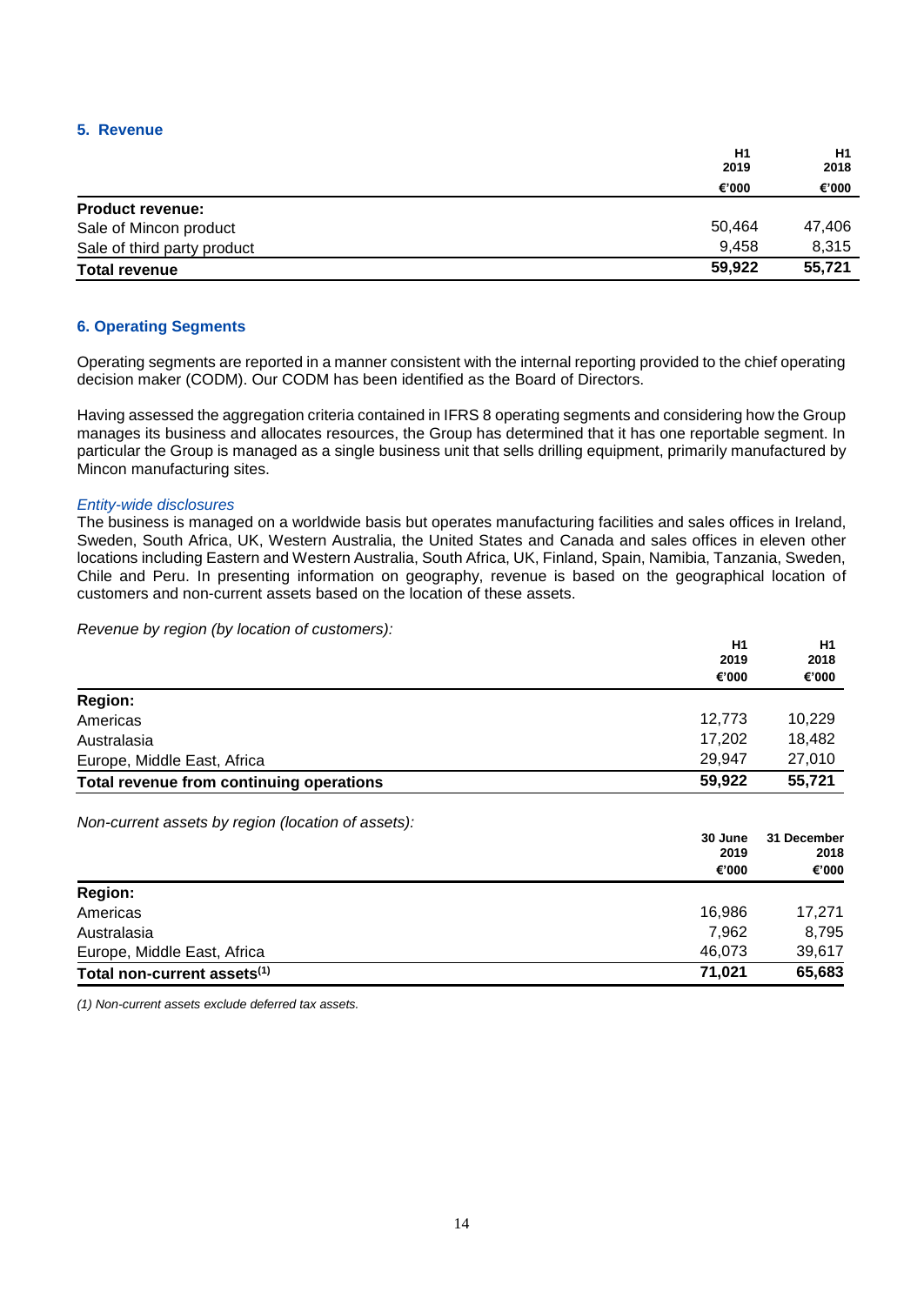## **7. Cost of Sales and operating expenses**

Included within cost of sales, selling and distribution expenses and general and administrative expenses were the following major components:

#### **Cost of sales**

|                                        | H1<br>2019<br>€'000 | H1<br>2018<br>€'000 |
|----------------------------------------|---------------------|---------------------|
| Raw materials                          | 16,888              | 16,246              |
| Third party product purchases          | 7,743               | 6,569               |
| Employee costs                         | 8,370               | 6,939               |
| Depreciation                           | 1,567               | 1,461               |
| Impairment of finished goods inventory | 1,992               |                     |
| Other                                  | 4,538               | 2,545               |
| <b>Total cost of sales</b>             | 41,098              | 33,760              |

The level of finished goods inventory impairment within cost of sales amounted to  $\epsilon$ 2 million (30 June 2018:  $\epsilon$ Nil). This write down in inventory in the period end 30 June 2019 arose on various non‑Mincon and Mincon manufactured product that became obsolete due to the availability of more advanced products that have now become available on the market.

## **General and selling expenses**

|                                    | H1<br>2019<br>€'000 | H <sub>1</sub><br>2018<br>€'000 |
|------------------------------------|---------------------|---------------------------------|
| Employee costs                     | 8,564               | 8,771                           |
| Depreciation                       | 984                 | 418                             |
| Exceptional items (note 8)         | 2,978               | ۰                               |
| Impairment of trade receivables    | 582                 | -                               |
| Other                              | 4,329               | 4,953                           |
| <b>Total other operating costs</b> | 17,437              | 14,142                          |

The Group provides for all receivables where there is objective evidence, including historical loss experience, that amounts are irrecoverable. The Group now considers that receivables of €582,000 million from various customers are no longer recoverable.

## **Employee information**

|                                             | H1<br>2019<br>€'000 | H1<br>2018<br>€'000 |
|---------------------------------------------|---------------------|---------------------|
| Wages and salaries                          | 13,670              | 13,255              |
| Social security costs                       | 1.592               | 1,318               |
| Pension costs of defined contribution plans | 985                 | 669                 |
| Redundancy payments (note 8)                | 1.241               | ٠                   |
| Share based payments (note 13)              | 432                 | 333                 |
| <b>Total employee costs</b>                 | 17,920              | 15,575              |

The Group capitalised payroll costs of €30k in H1 2019 in relation to research and development. The average number of employees was as follows:

|                                        | H1<br>2019<br><b>Number</b> | H1<br>2018<br><b>Number</b> |
|----------------------------------------|-----------------------------|-----------------------------|
| Sales and distribution                 | 129                         | 124                         |
| General and administration             | 51                          | 61                          |
| Manufacturing, service and development | 312                         | 309                         |
| Average number of persons employed     | 492                         | 494                         |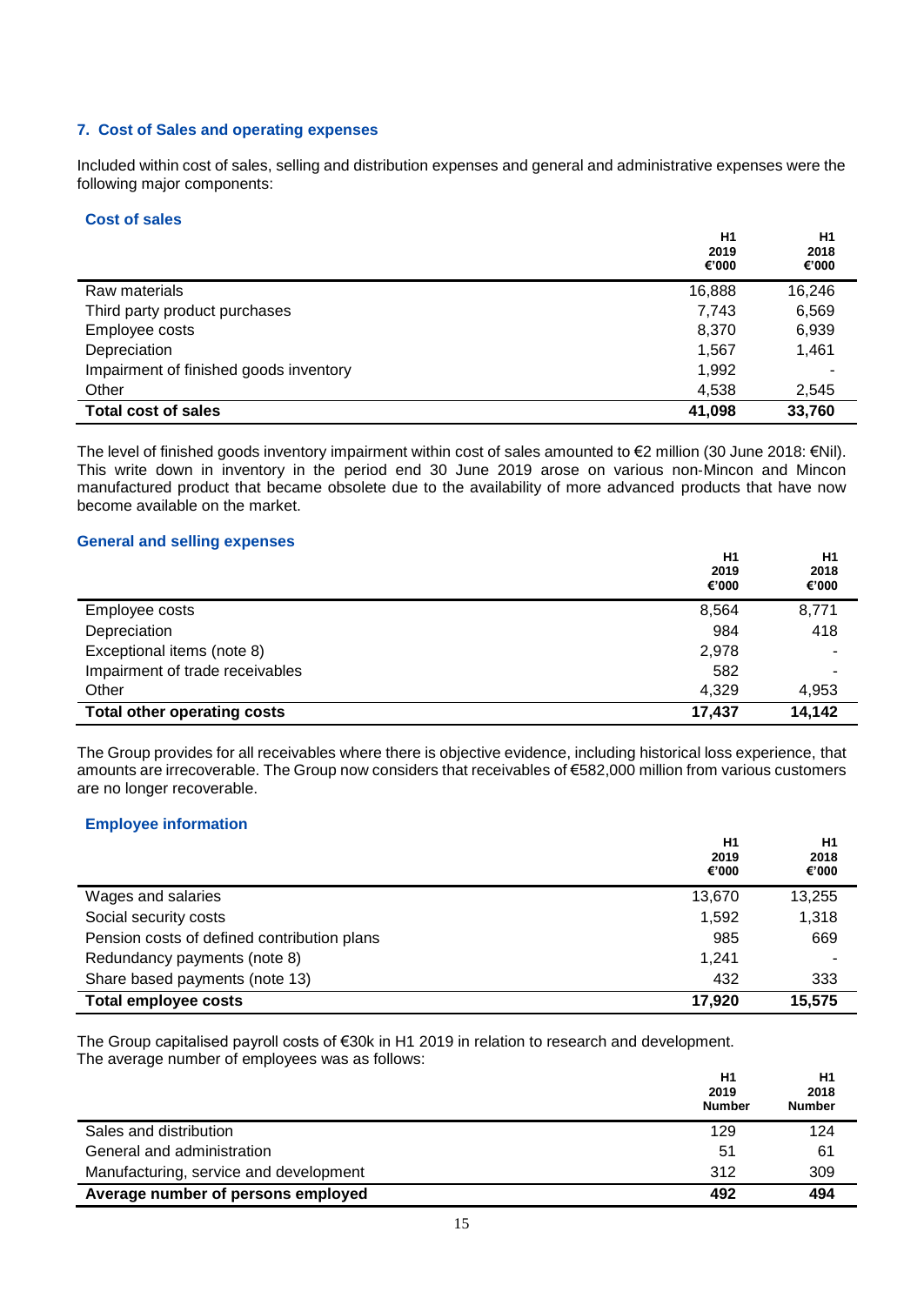## **8. Exceptional Items**

|                        | H <sub>1</sub> 2019 | H <sub>1</sub> 2018 |
|------------------------|---------------------|---------------------|
|                        | €'000               | €'000               |
| <b>Operating costs</b> |                     |                     |
|                        | (2, 842)            |                     |
|                        | (136)               | (268)               |
|                        | (2,978)             | (268)               |
|                        | 7.261               |                     |
|                        | 4.283               | (268)               |

The Group has undertaken a reorganisation of its activities across all regions and, in H1 2019, incurred costs of €2.8 million (30 June 2018: €Nil). The reorganisation includes relocation of activities; closing of regional offices; and redundancies where necessary. Redundancy costs amounted to €1.2m for H1 2019.

The Group considers acquisition and related costs as exceptional items. During the course of acquiring Pacific Bit of Canada, the Group incurred costs of €55,000, and during the sale of Härdtekno the Group incurred costs of €81,000.

In June 2019, Mincon sold Härdtekno i Kristinehamn AB, a heat treatment plant located in Kristinehamn, Sweden for a total consideration of €8.6 million and a profit of €7.3 million. This company was purchased by Mincon as part of the Driconeq Group acquisition in March 2018.

## **9. Acquisitions and disposals**

## **Acquisitions**

In January 2019, Mincon acquired 100% shareholding in Pacific Bit, a Canadian-based mining and construction product distributor, for a consideration of €1.9m. This was made up of a cash consideration of €0.8m and deferred consideration of €1.0m.

## A. Consideration transferred for acquisitions

|                                   | <b>Pacific Bit</b> | <b>Total</b> |
|-----------------------------------|--------------------|--------------|
|                                   | €'000              | €'000        |
| Cash                              | 800                | 800          |
| Deferred contingent consideration | 1.001              | 1,001        |
| Total consideration transferred   | 1.801              | 1,801        |

## B. Goodwill

Goodwill arising from the acquisition of Pacific Bit has been recognised as follows:

|                                       | <b>Total</b> |
|---------------------------------------|--------------|
|                                       | €'000        |
| Consideration transferred             | 1,801        |
| Fair value of identifiable net assets | (915)        |
| Goodwill                              | 886          |
|                                       |              |

## C. Acquisition related costs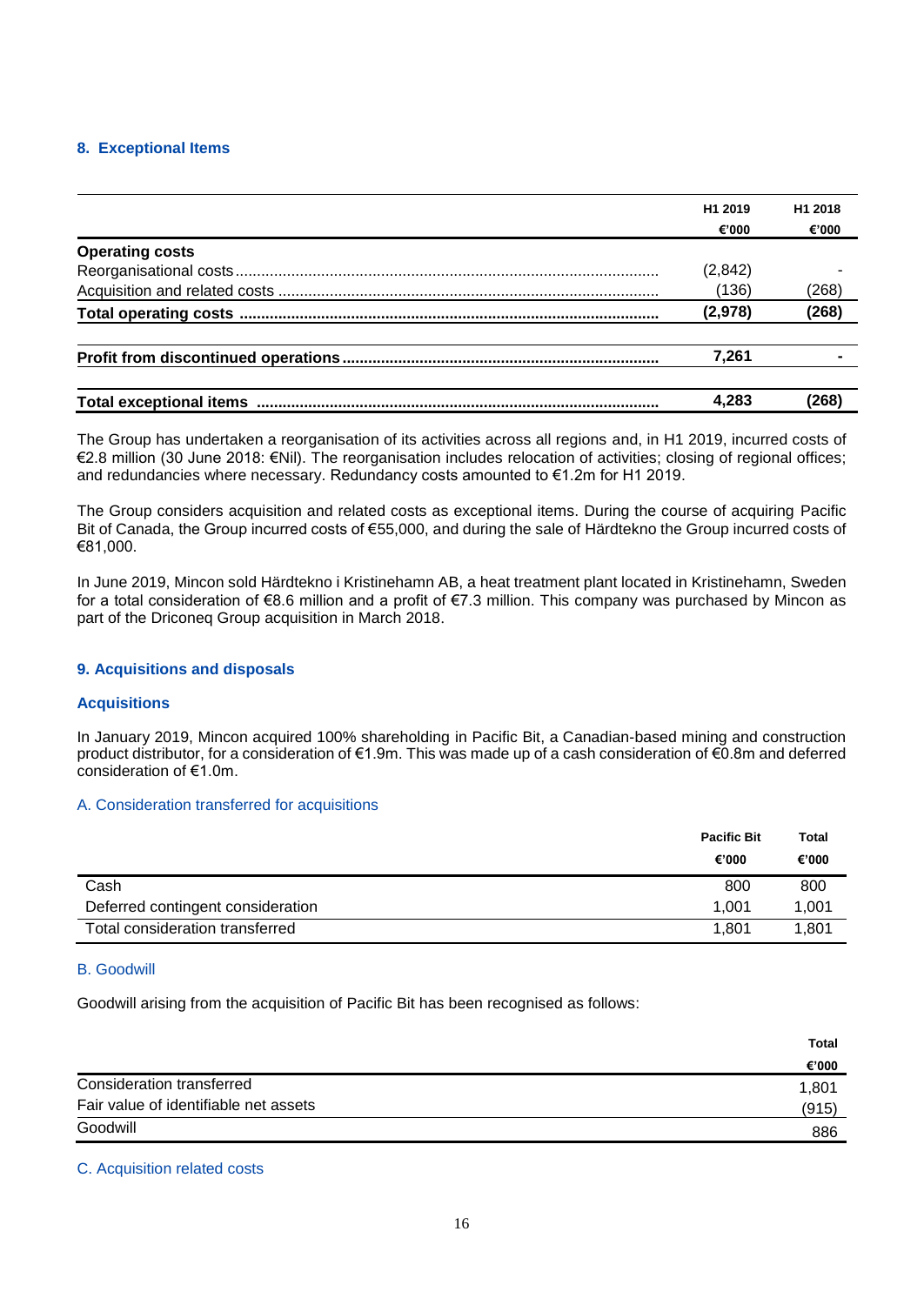Acquisition related costs for the acquisition of Pacific Bit amounted to €55,000 and were included in "operating expenses" in the income statement for the 6 months to the 30 June 2019. **Disposals**

In June 2019 Mincon disposed of its 100% shareholding in Härdtekno i Kristinehamn AB, a subsidiary that specialises in providing heat treatment services, based in Kristinehamn, Sweden, for a consideration of €8.6m. There was a cash payment of €8.1m at the date of disposal, with the remaining €0.5m being deferred for 18 months from the date of closing, subject to any unresolved claims as laid out in the Share Purchase Agreement.

#### A. Profit on Disposal

The profit from the disposal of Härdtekno amounted to  $\epsilon$ 7.3m, and is set out as follows

|                                                              | H <sub>1</sub> |
|--------------------------------------------------------------|----------------|
|                                                              | 2019           |
|                                                              | €'000          |
| Cash                                                         | 8,075          |
| Deferred contingent consideration                            | 450            |
| Goodwill                                                     | (715)          |
| Carrying value of assets and liabilities at date of disposal | (549)          |
| <b>Profit on disposal</b>                                    | 7,261          |

Under the terms of the Share Purchase Agreement €0.5m is being held in escrow for 15 months to be offset against any unforeseen warranties or liabilities post acquisition. Mincon's Management team estimated the probability of receiving this deferred contingent consideration and calculated the fair value to be €450,000.

#### B. Disposal related costs

Disposal related costs for the disposal of Härdtekno amounted to approximately €81,000 and were included in "exceptional items" as laid out in note 8.

#### **10. Income Tax**

The Group's consolidated effective tax rate in respect of operations for the six months ended 30 June 2019 was 14.6% (30 June 2018: 19.3%). The effective rate of tax is forecast at 19% for 2019. The tax charge for the six months ended 30 June 2019 of €1.1 million (30 June 2018: €1.5 million) includes deferred tax relating to movements in provisions, net operating losses forward and the temporary differences for property, plant and equipment recognised in the income statement.

The net current tax liability at period-end was as follows:

| The Hot barroom tax hability at poriod ond wab ab follows. | 2019    | 30 June 31 December<br>2018<br>€'000 |
|------------------------------------------------------------|---------|--------------------------------------|
|                                                            | €'000   |                                      |
| Current tax prepayments                                    | 373     | 252                                  |
| Current tax payable                                        | (1.871) | (1,077)                              |
| Net current tax                                            | 1.498   | 825                                  |

The net deferred tax liability at period-end was as follows:

|                        | 2019<br>€'000 | 30 June 31 December<br>2018<br>€'000 |
|------------------------|---------------|--------------------------------------|
|                        |               |                                      |
| Deferred tax asset     | 527           | 672                                  |
| Deferred tax liability | (374)         | (1,613)                              |
| Net deferred tax       | 153           | 941                                  |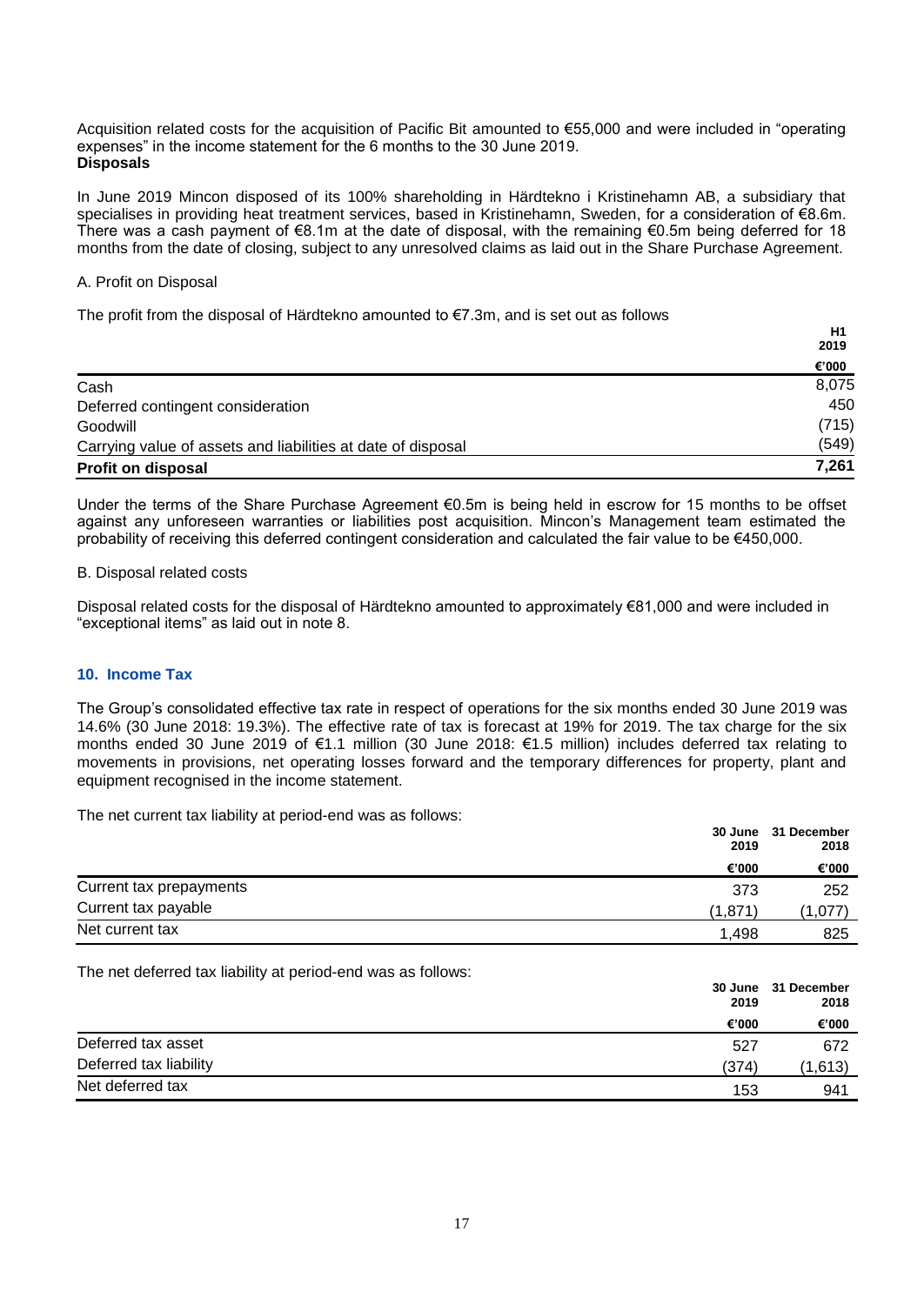## **11. Share capital**

| Allotted, called- up and fully paid up shares | Number  | €000  |
|-----------------------------------------------|---------|-------|
|                                               |         | 2.105 |
|                                               | 432.000 |       |
|                                               |         | 2,110 |

#### Share issuances

On 26 November 2013, Mincon Group plc was admitted to trading on the Enterprise Securities Market (ESM) of the Euronext Dublin and the Alternative Investment Market (AIM) of the London Stock Exchange.

In June 2019, 432,000 Restricted Share Awards (RSAs) met the vesting conditions set down by the board of directors and were allotted to the recipients of the awards.

#### **12. Earnings per share**

Basic earnings per share (EPS) is computed by dividing the profit for the period available to ordinary shareholders by the weighted average number of Ordinary Shares outstanding during the period. Diluted earnings per share is computed by dividing the profit for the period by the weighted average number of Ordinary Shares outstanding and, when dilutive, adjusted for the effect of all potentially dilutive shares. The following table sets forth the computation for basic and diluted net profit per share for the years ended 30 June:

|                                    | H <sub>1</sub> 2019 | H1 2018     |
|------------------------------------|---------------------|-------------|
| Numerator (amounts in €'000):      |                     |             |
|                                    | 7.144               | 6,122       |
| Denominator (Number):              |                     |             |
|                                    | 210,973,102         | 210,541,102 |
|                                    | 2,037,176           | 2,469,176   |
|                                    | 213,010,278         | 213,010,278 |
| <b>Earnings per Ordinary Share</b> |                     |             |
|                                    | 3.39c               | 2.91c       |
|                                    | 3.35c               | 2.87c       |

#### **13. Share based payment**

In June 2016, 500,000 Restricted Share Awards (RSAs) were granted to members of the senior management team, these RSAs were subject to certain vesting conditions being met. These vesting conditions state that the minimum growth in EPS shall be CPI plus 5% per annum, compounded annually, over the relevant three accounting years up to the share award of 100% of the participants basic salary. Where awards have been granted to a participant in excess of 100% of their basic salary, the performance condition for the element that is in excess of 100% of basic salary is that the minimum growth in EPS shall be CPI plus 10% per annum, compounded annually, over the three accounting years.

Of the 500,000 RSAs that were granted in June 2016, 432,000 met the vesting conditions and were allotted to the recipients of the senior management team during the period. The remaining 68,000 RSAs that did not vest from the June 2016 grant were cancelled in 2018 due to members of the senior management team departing the Group.

| Reconciliation of outstanding share options | <b>Number of Options</b><br>in thousands |
|---------------------------------------------|------------------------------------------|
|                                             | 2.469                                    |
|                                             |                                          |
|                                             | (432)                                    |
|                                             |                                          |
|                                             | 2,037                                    |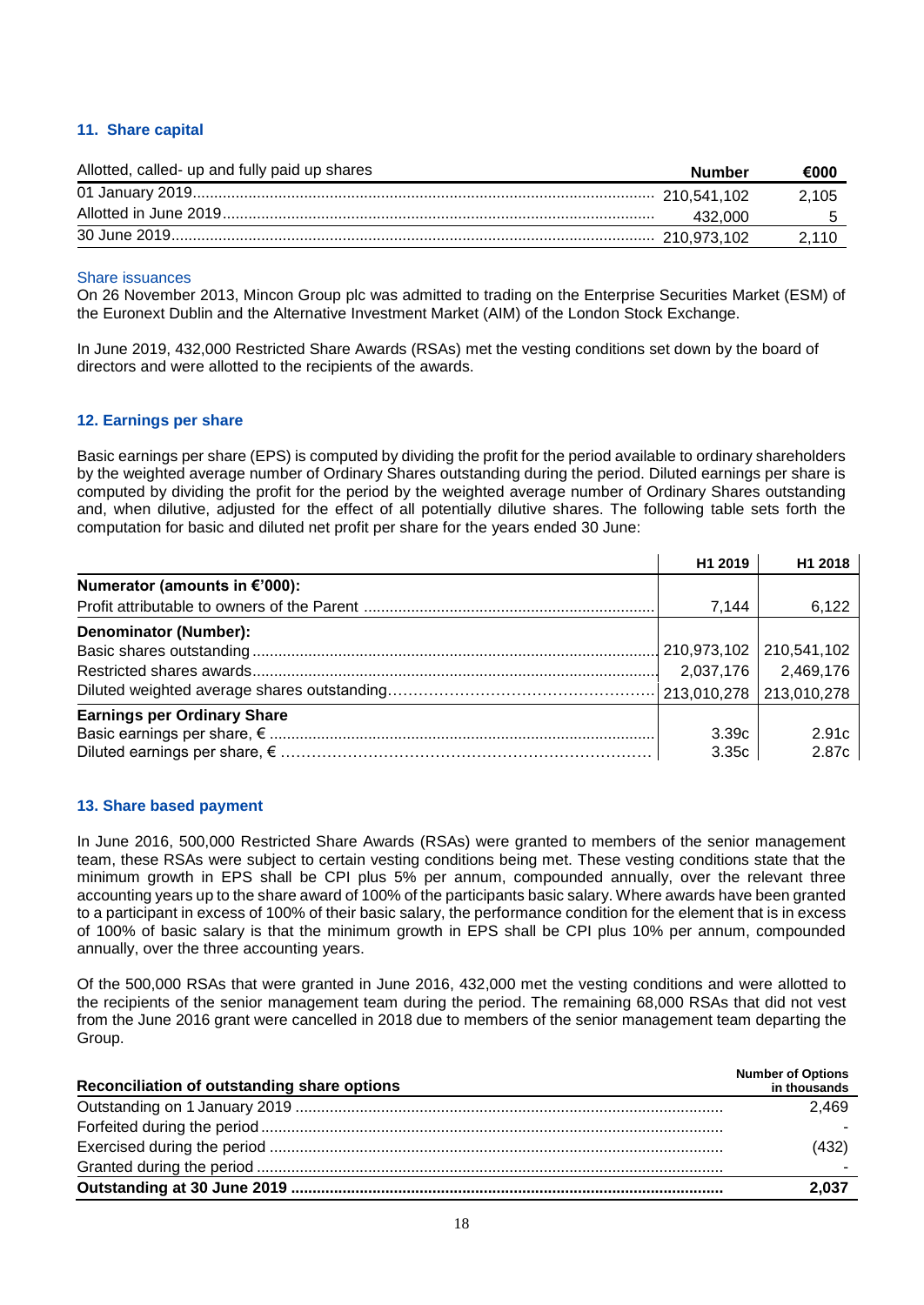## **14. Intangible Assets**

|                                          | Product<br>development<br>€'000 | Goodwill<br>€'000 | Total<br>€'000 |
|------------------------------------------|---------------------------------|-------------------|----------------|
| <b>Balance at 1 January 2019</b>         | 3,377                           | 27,376            | 30,753         |
| Investments / Internally developed       | 589                             |                   | 589            |
| Acquisitions                             |                                 | 915               | 915            |
| <b>Disposals</b>                         |                                 | (715)             | (715)          |
| Impairment of goodwill                   |                                 | (532)             | (532)          |
| Foreign currency translation differences |                                 | 171               | 171            |
| Balance at 30 June 2019                  | 3.966                           | 27.215            | 31,181         |

## **15. Property, Plant and Equipment**

Capital expenditure in the first half-year amounted to €3.7 million (30 June 2018 €5.3 million). excluding the increase of ROU assets (note 4).

The depreciation charge for property, plant and equipment is recognised in the following line items in the income statement:

|                                                             | H1    | Η1    |
|-------------------------------------------------------------|-------|-------|
|                                                             | 2019  | 2018  |
|                                                             | €'000 | €'000 |
| Cost of sales                                               | 1.567 | 1.461 |
| Selling, general and administrative expenses                | 984   | 418   |
| Total depreciation charge for property, plant and equipment | 2.551 | 1.879 |

## **16. Inventory**

|                                     | 30 June<br>2019 | 31 December<br>2018 |
|-------------------------------------|-----------------|---------------------|
|                                     | €'000           | €'000               |
| Finished goods and work-in-progress | 37,312          | 36,158              |
| Capital equipment                   | 1.008           | 2,365               |
| Raw materials                       | 11.530          | 10,834              |
| <b>Total inventory</b>              | 49,850          | 49,357              |

Write-down of inventories during the period ended 30 June 2019 amount to €2.0m (30 June 2018: €Nil and is explained in note 7).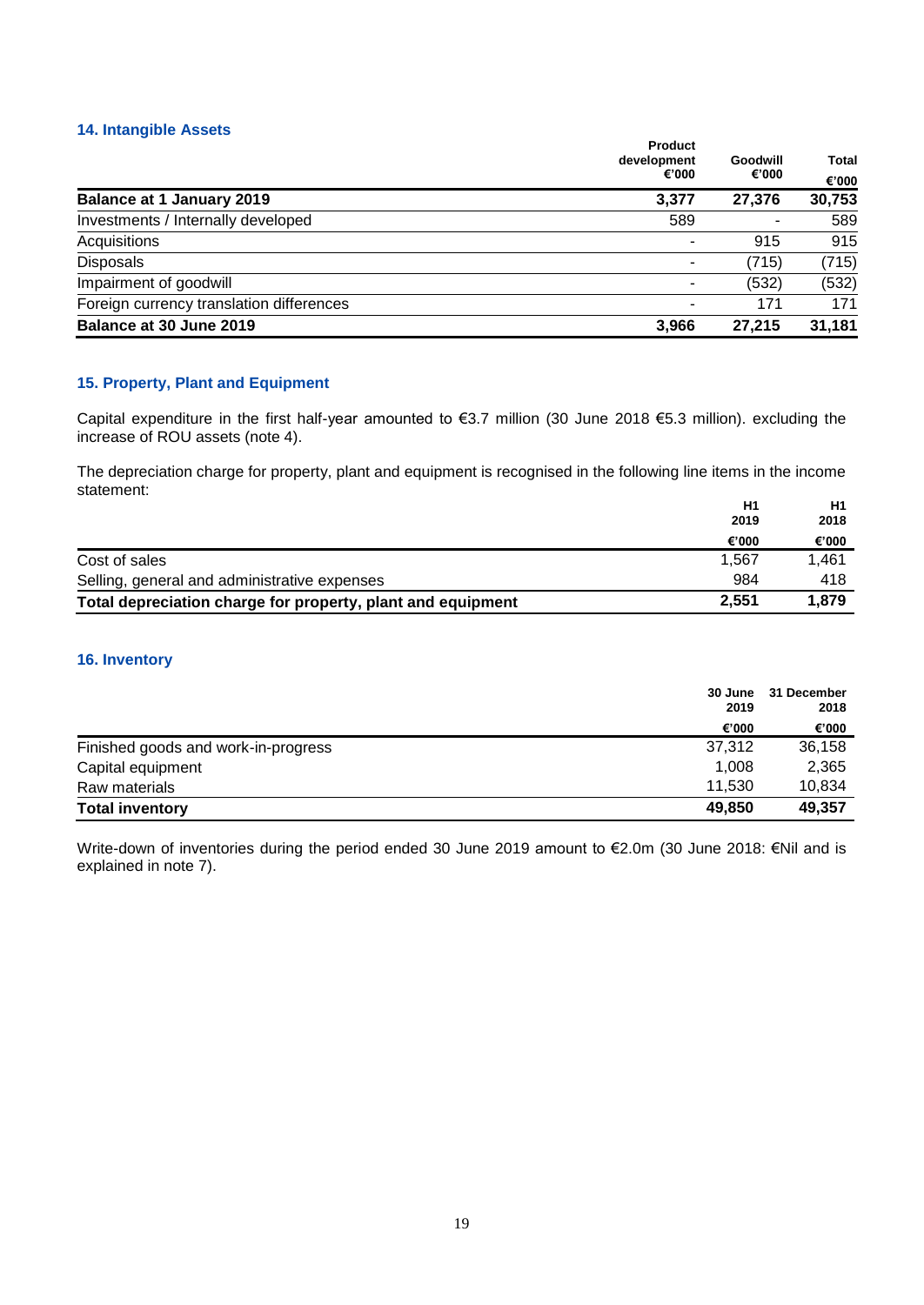#### **17. Trade and other receivables**

|                                 | 30 June<br>2019 | 31 December<br>2018 |
|---------------------------------|-----------------|---------------------|
|                                 | €'000           | €'000               |
| Gross receivable                | 25,520          | 21,519              |
| Provision for impairment        | (1, 911)        | (808)               |
| Net trade and other receivables | 23,609          | 20,711              |
|                                 | 30 June<br>2019 | 31 December<br>2018 |
|                                 | €'000           | €'000               |
| Less than 60 days               | 18,277          | 14,451              |
| 61 to 90 days                   | 2,846           | 3,437               |
| Greater than 90 days            | 2,486           | 2,823               |
| Net trade and other receivables | 23,609          | 20,711              |

At 30 June 2019, €6.9m million (27%) of trade receivables balance were past due but not impaired (31 December 2018, €5.6m million (27%).

## **18. Loans, borrowings and lease liabilities**

|                                                      |                 | 30 June<br>2019 | 31 December<br>2018 |
|------------------------------------------------------|-----------------|-----------------|---------------------|
|                                                      | <b>Maturity</b> | €'000           | €'000               |
| Loans and borrowings                                 | 2019-2026       | 11.778          | 4,576               |
| Lease liabilities                                    | 2019-2026       | 4.586           | 2,620               |
| <b>Total Loans, borrowings and lease liabilities</b> |                 | 16.364          | 7,196               |
| Current                                              |                 | 2.019           | 2,735               |
| Non-current                                          |                 | 14.345          | 4,461               |

The Group has a number of bank loans and lease liabilities in Ireland, the United Kingdom, USA, Sweden, Chile, Peru, Australia and Namibia with a mixture of variable and fixed interest rates. The Group has been in compliance with all debt agreements during the periods presented. None of the debt agreements carry restrictive financial covenants.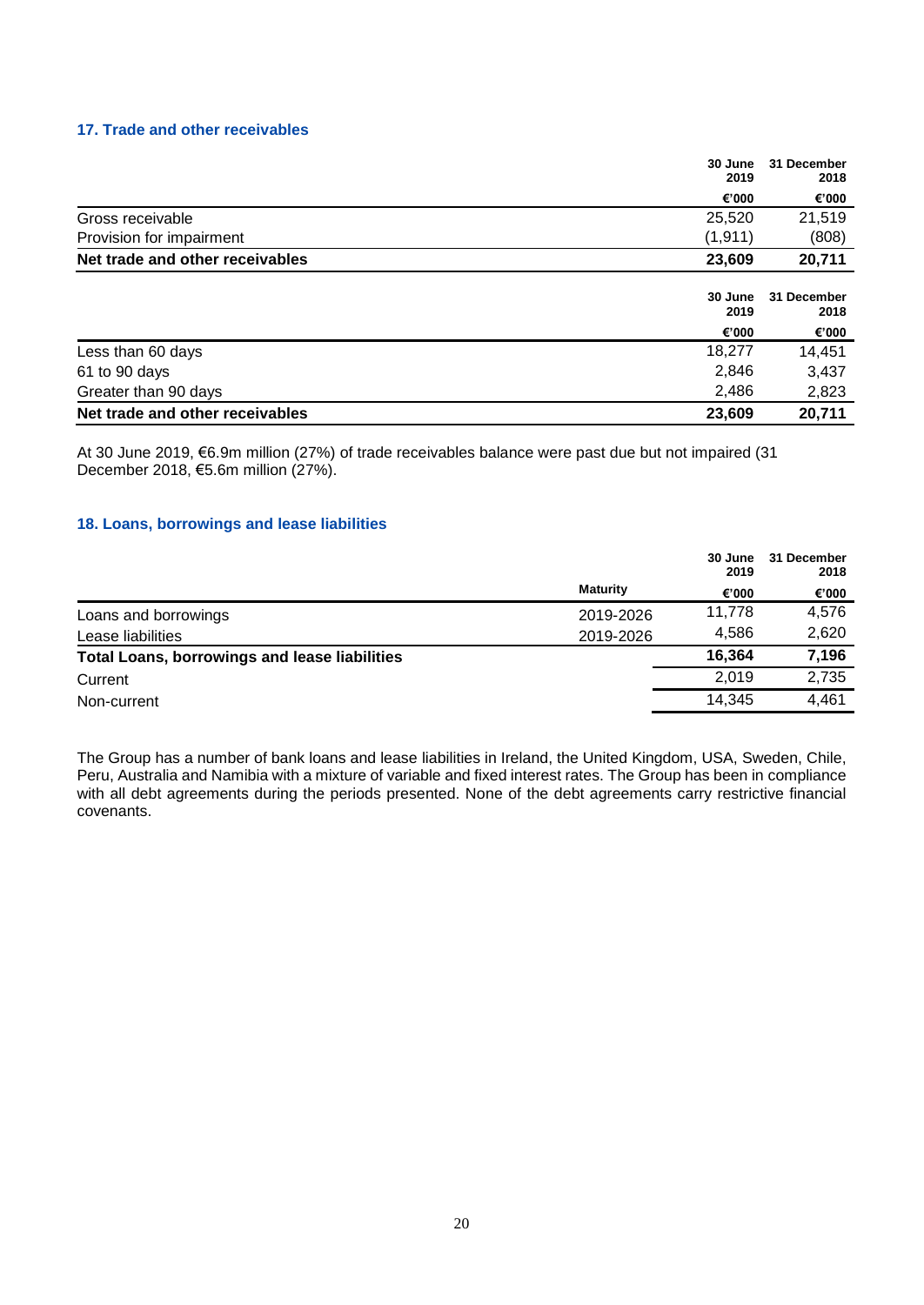#### **19. Financial Risk Management**

The Group is exposed to various financial risks arising in the normal course of business. Our financial risk exposures are predominantly related to changes in foreign currency exchange rates as well as the creditworthiness of our financial asset counterparties.

The half-year financial statements do not include all financial risk management information and disclosures required in the annual financial statements, and should be read in conjunction with the 2018 Annual Report. There have been no changes in our risk management policies since year-end and no material changes in our interest rate risk.

#### a) Liquidity and Capital

The Group defines liquid resources as the total of its cash, cash equivalents and short term deposits. Capital is defined as the Group's shareholders' equity and borrowings.

The Group's objectives when managing its liquid resources are:

- To maintain adequate liquid resources to fund its ongoing operations and safeguard its ability to continue as a going concern, so that it can continue to create value for investors;
- To have available the necessary financial resources to allow it to invest in areas that may create value for shareholders; and
- To maintain sufficient financial resources to mitigate against risks and unforeseen events.

Liquid and capital resources are monitored on the basis of the total amount of such resources available and the Group's anticipated requirements for the foreseeable future. The Group's liquid resources and shareholders' equity at 30 June 2019 and 31 December 2018 were as follows:

|                           | 30 June | 31 December<br>2018<br>€'000 |
|---------------------------|---------|------------------------------|
|                           | 2019    |                              |
|                           | €'000   |                              |
| Cash and cash equivalents | 13.762  | 8,042                        |
| Loans and borrowings      | 11.778  | 7.196                        |
| Shareholders' equity      | 120,902 | 115,705                      |

#### b) Foreign currency risk

The Group is a multinational business operating in a number of countries and the euro is the presentation currency. The Group, however, does have revenues, costs, assets and liabilities denominated in currencies other than euro. Transactions in foreign currencies are recorded at the exchange rate prevailing at the date of the transaction. The resulting monetary assets and liabilities are translated into the appropriate functional currency at exchange rates prevailing at the reporting date and the resulting gains and losses are recognised in the income statement.

The Group's global operations create a translation exposure on the Group's net assets since the financial statements of entities with non-euro functional currencies are translated to euro when preparing the consolidated financial statements. The Group does not use derivative instruments to hedge these net investments. The principal foreign currency risks to which the Group is exposed relate to movements in the exchange rate of the euro against US dollar, South African rand, Australian dollar, Sterling and Swedish krona.

Almost 63% of Mincon's revenue is generated in these currencies, compared to less than 27% of the Group's cost of sales. This had a significant translational impact on revenue when sales in local currency are converted into euro with a knock-on impact on the Group's gross margin and net margin. The majority of the group's manufacturing base has a euro, US dollar or Swedish krona cost base. While Group management makes every effort to reduce the impact of this currency volatility, it is impossible to eliminate or significantly reduce given the fact that the highest grades of our key raw materials are either not available or not denominated in these markets and currencies. Additionally, the ability to increase prices for our products in these jurisdictions is limited by the current market factors.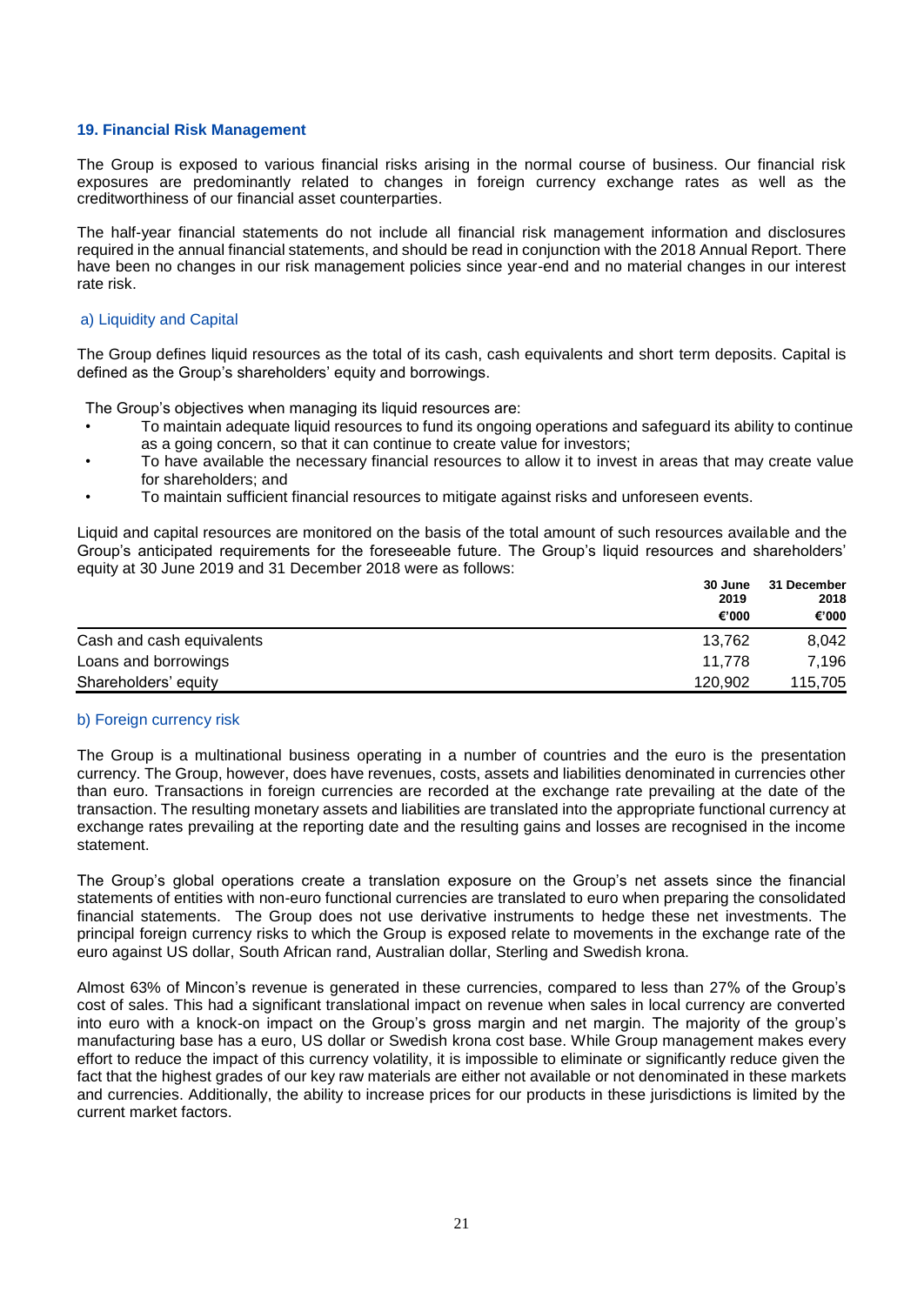Currency also has a significant transactional impact on the group as outstanding balances in foreign currencies are retranslated at closing rates at each period end. The changes in the USD, South African Rand, Australian Dollar, Swedish Krona and British Pound have either weakened or strengthened, resulting in a foreign exchange gain being recognised in other comprehensive income and a significant movement in foreign currency translation reserve.

Average and closing exchange rates for the Group's primary currency exposures were as disclosed in the table below for the period presented.

|                     | 30 June        |                     | 31 December    |                     |
|---------------------|----------------|---------------------|----------------|---------------------|
|                     | 2019           | H <sub>1</sub> 2019 | 2018           | H <sub>1</sub> 2018 |
| Euro exchange rates | <b>Closing</b> | Average             | <b>Closing</b> | Average             |
| <b>US Dollar</b>    | 1.14           | 1.13                | 1.14           | 1.21                |
| Australian Dollar   | 1.62           | 1.62                | 1.62           | 1.57                |
| Sterling            | 0.89           | 0.89                | 0.90           | 0.88                |
| South African Rand  | 15.97          | 16.16               | 16.46          | 14.86               |
| Swedish Krona       | 10.56          | 10.59               | 10.21          | 10.15               |

There has been no material change in the Group's currency exposure since 31 December 2018. Such exposure comprises the monetary assets and monetary liabilities that are not denominated in the functional currency of the operating unit involved.

#### c) Fair values

#### *Financial instruments carried at fair value*

The deferred contingent consideration payable represents management's best estimate of the fair value of the amounts that will be payable, discounted as appropriate using a market interest rate. The fair value was estimated by assigning probabilities, based on management's current expectations, to the potential pay-out scenarios. The fair value of deferred contingent consideration is primarily dependent on the future performance of the acquired businesses against predetermined targets and on management's current expectations thereof.

#### *Movements in the year in respect of Level 3 financial instruments carried at fair value*

The movements in respect of the financial assets and liabilities carried at fair value in the period ended to 30 June 2018 are as follows:

|                                          | <b>Deferred</b><br>contingent |
|------------------------------------------|-------------------------------|
|                                          | consideration                 |
|                                          | €'000                         |
| <b>Balance at 1 January 2019</b>         | 5,470                         |
| Arising on acquisition                   | 1,073                         |
| Cash payment                             | (500)                         |
| Fair value movement                      |                               |
| Foreign currency translation differences | (50)                          |
| Balance at 30 June 2019                  | 5,993                         |

#### **20. Commitments**

The following capital commitments for the purchase of property, plant and equipment had been authorised by the directors at 30 June 2019:

|                    | <b>Total</b> |
|--------------------|--------------|
|                    | €'000        |
| Contracted for     | 709          |
| Not contracted for | 168          |
| Total              | 877          |